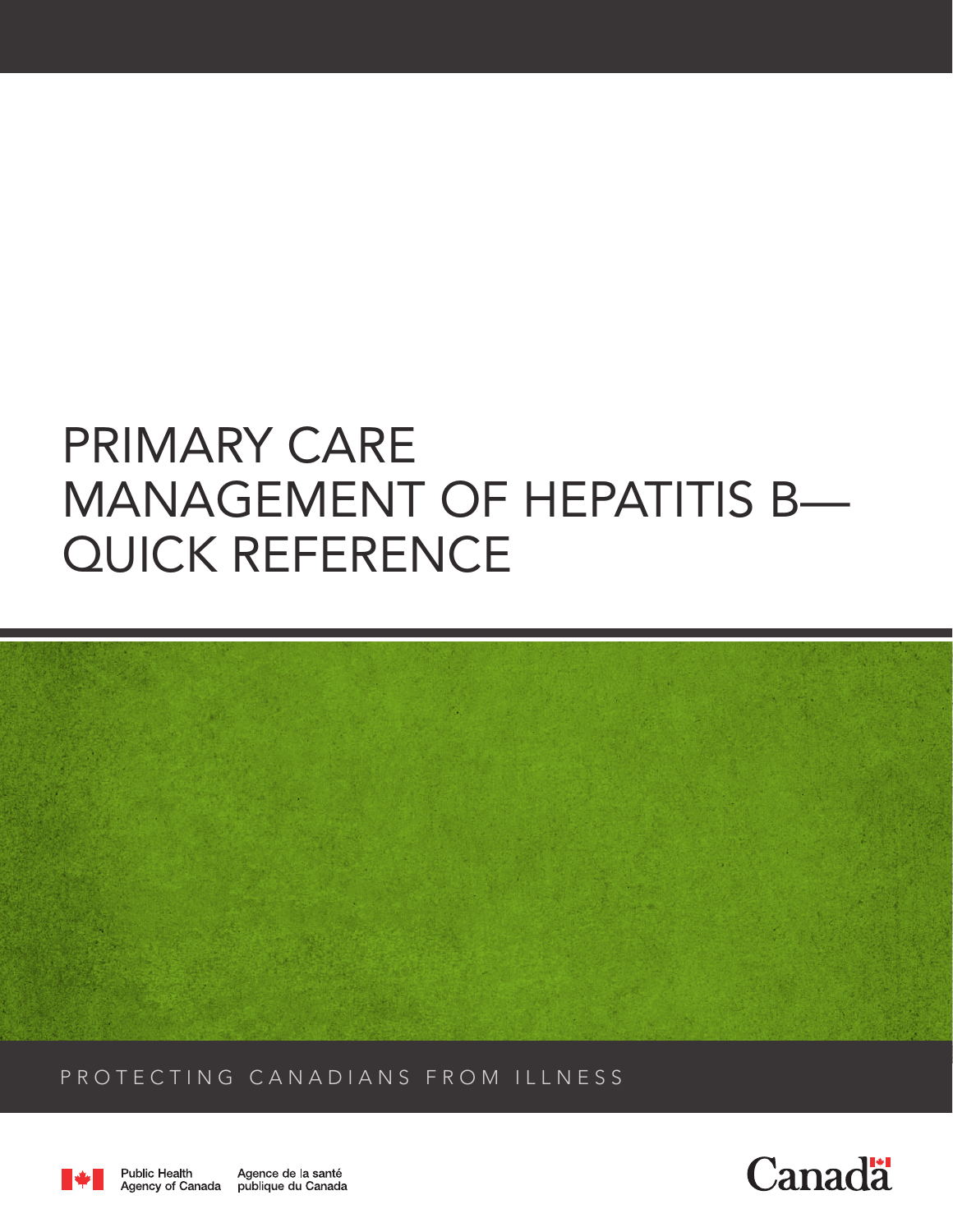#### TO PROMOTE AND PROTECT THE HEALTH OF CANADIANS THROUGH LEADERSHIP, PARTNERSHIP, INNOVATION AND ACTION IN PUBLIC HEALTH.

—Public Health Agency of Canada

Également disponible en français sous le titre : Soins primaires de l'hépatite B — Aide-mémoire

To obtain additional copies, please contact the Public Health Agency of Canada: ccdic-clmti@phac-aspc.gc.ca

This publication can be made available in alternative formats upon request.

© Her Majesty the Queen in Right of Canada, 2013

Publication date: March 2013

PRINT Cat.: HP40-82/2013E PDF Cat.: HP40-82/2013E-PDF Pub.: 120200 ISBN: 978-1-100-21974-5 ISBN: 978-1-100-21975-2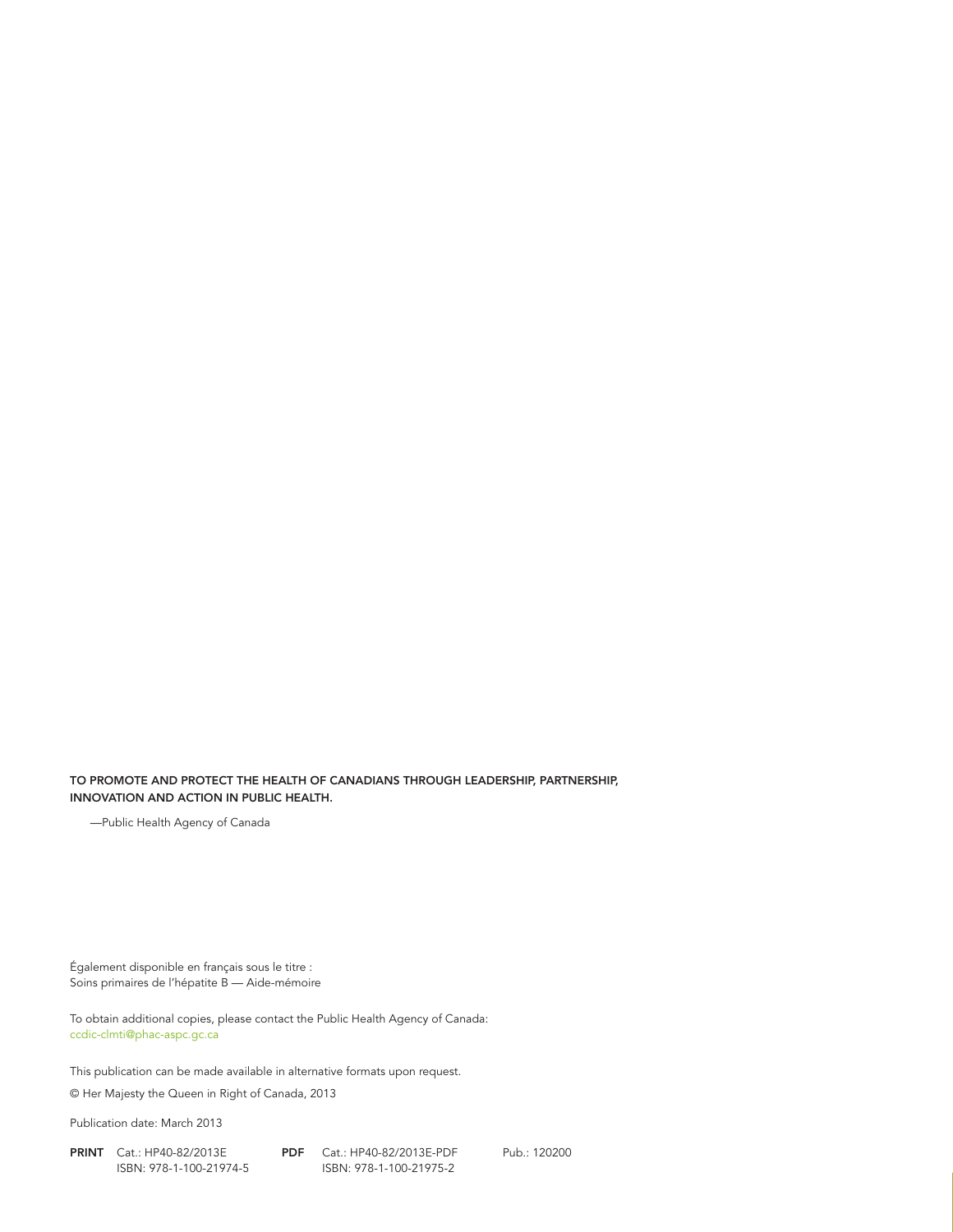# PRIMARY CARE MANAGEMENT OF HEPATITIS B— QUICK REFERENCE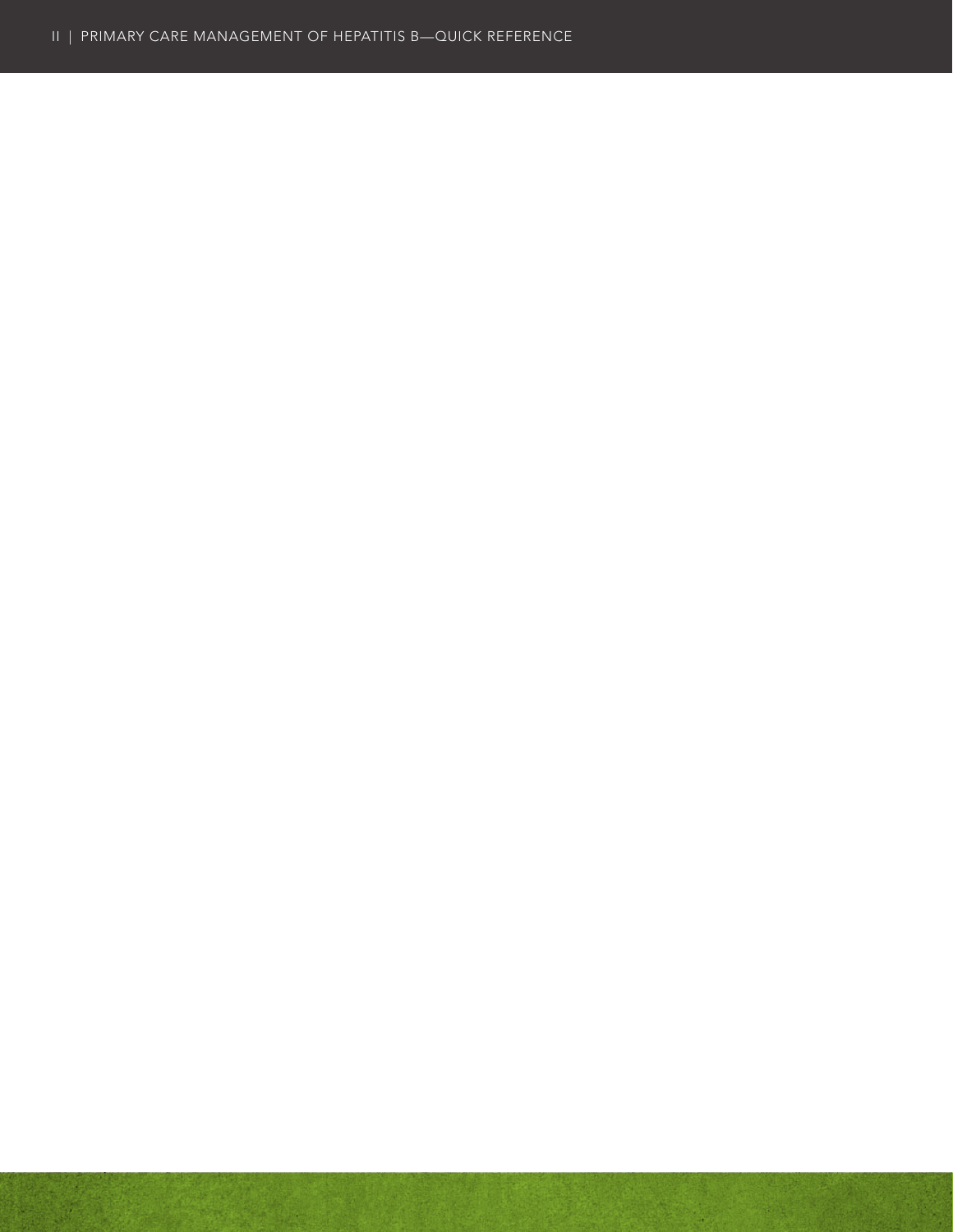# TABLE OF CONTENTS

|                                                                                                       | $\overline{4}$ |
|-------------------------------------------------------------------------------------------------------|----------------|
|                                                                                                       | $\overline{4}$ |
|                                                                                                       | 5              |
|                                                                                                       |                |
| MODULE 4: INITIAL MANAGEMENT OF PATIENTS WITH HBsAg-POSITIVE RESULTS. 7                               |                |
|                                                                                                       |                |
|                                                                                                       |                |
|                                                                                                       |                |
|                                                                                                       |                |
|                                                                                                       |                |
|                                                                                                       |                |
|                                                                                                       |                |
|                                                                                                       |                |
|                                                                                                       |                |
|                                                                                                       |                |
|                                                                                                       |                |
|                                                                                                       |                |
| MODULE 8: LONG-TERM MANAGEMENT OF CONFIRMED CHRONIC HBV<br>13                                         |                |
| MODULE 9: TREATMENT OF CHRONIC HBV AND MONITORING OF PATIENTS ON TREATMENT. 15                        |                |
| MODULE 10: PREVENTION AND VACCINATION CHECKLIST (and an array array array array array array array arr |                |
|                                                                                                       |                |
|                                                                                                       |                |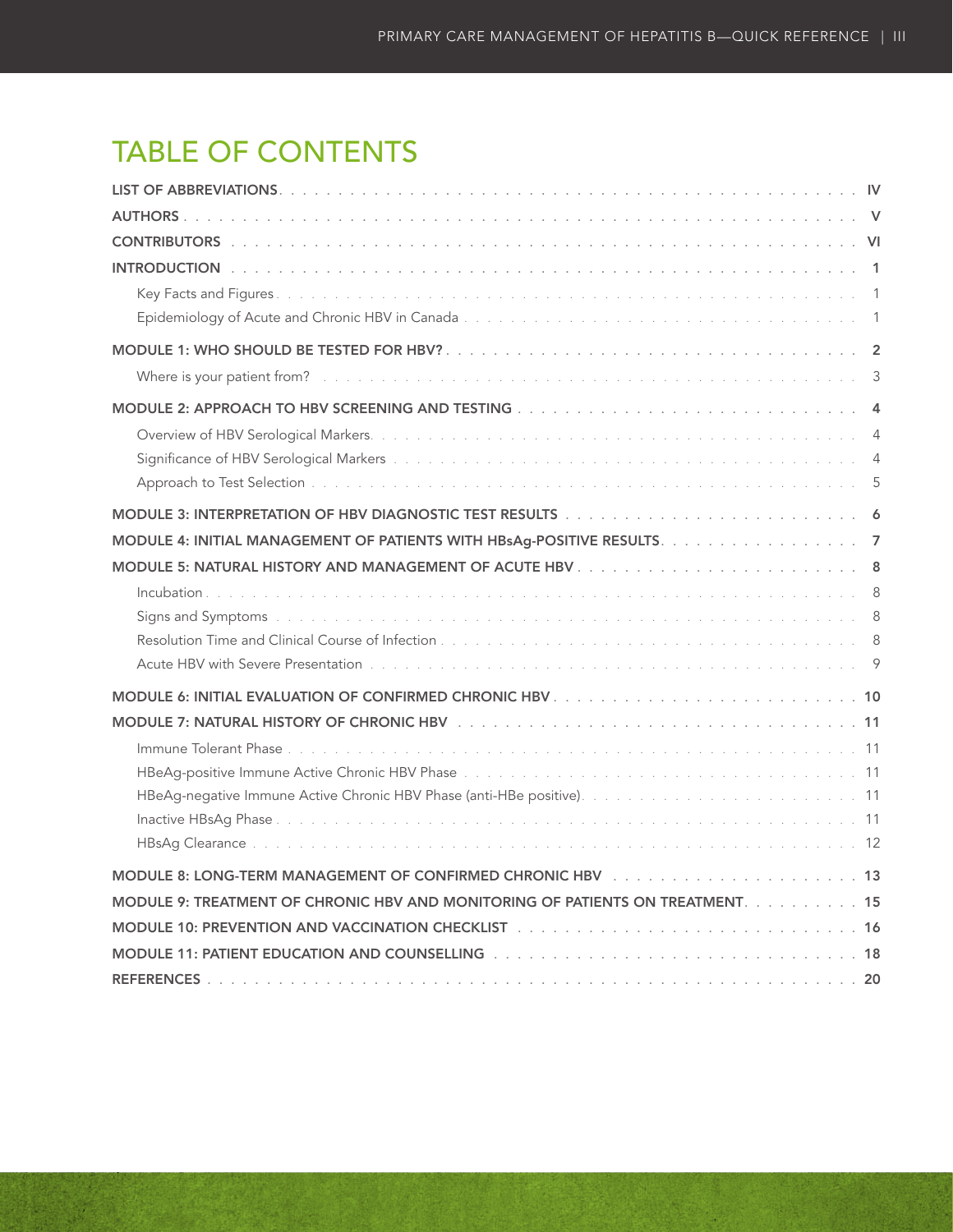# <span id="page-5-0"></span>LIST OF ABBREVIATIONS

| <b>AFP</b>   | alpha-fetoprotein              |
|--------------|--------------------------------|
| <b>ALP</b>   | alkaline phosphatase           |
| <b>ALT</b>   | alanine aminotransferase       |
| AST          | aspartate aminotransferase     |
| <b>CBC</b>   | complete blood count           |
| CMV          | cytomegalovirus                |
| CT           | computerized tomography        |
| EBV          | Epstein-Barr virus             |
| <b>HAV</b>   | hepatitis A virus              |
| anti-HBc     | hepatitis B core antibody      |
| anti-HBe     | hepatitis B e-antibody         |
| anti-HBs     | hepatitis B surface antibody   |
| <b>HBeAg</b> | hepatitis B e-antigen          |
| <b>HBIg</b>  | hepatitis B immune globulin    |
| <b>HBV</b>   | hepatitis B virus              |
| <b>HBsAg</b> | hepatitis B surface antigen    |
| HCC          | hepatocellular carcinoma       |
| <b>HCP</b>   | healthcare provider            |
| <b>HCV</b>   | hepatitis C virus              |
| <b>HEV</b>   | hepatitis E virus              |
| <b>HIV</b>   | human immunodeficiency virus   |
| <b>HSV</b>   | herpes simplex virus           |
| IgG          | immunoglobulin G               |
| lgM          | immunoglobulin M               |
| <b>INR</b>   | international normalized ratio |
| <b>MSM</b>   | men who have sex with men      |
| <b>PCR</b>   | polymerase chain reaction      |
| PEP          | post-exposure prophylaxis      |
| PT           | prothrombin time               |
| <b>RUQ</b>   | right upper quadrant           |
| STI          | sexually transmitted infection |
| ULN          | upper limit of normal          |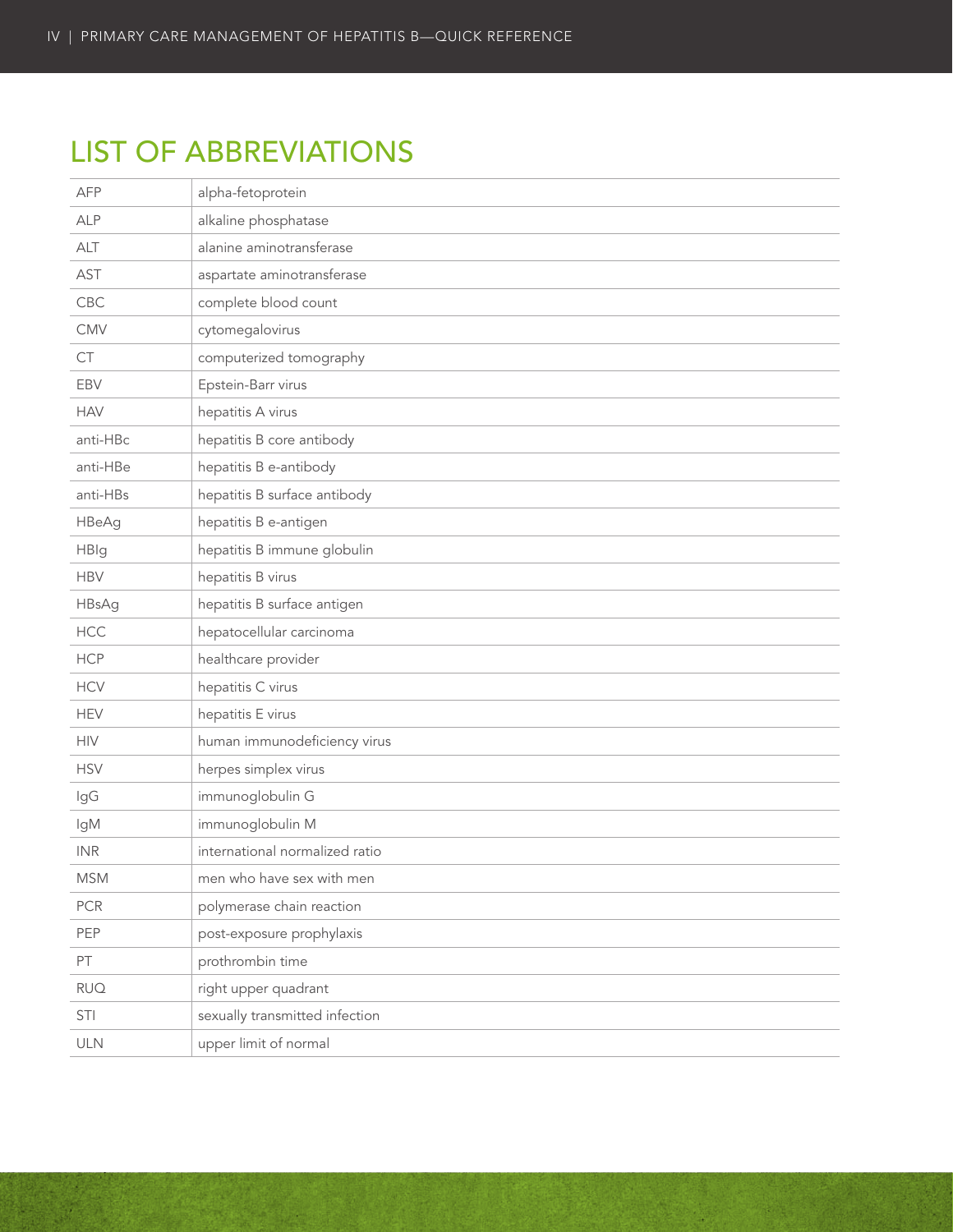## <span id="page-6-0"></span>AUTHORS

### ANTON ANDONOV, MD, PHD

Section Head, Molecular & Immunodiagnostics Bloodborne Pathogens and Hepatitis Public Health Agency of Canada National Microbiology Laboratory; Adjunct Professor

Department of Medical Microbiology University of Manitoba

### ROSALIND LING, MD

General Practitioner Special interest in Hepatitis Toronto, ON

### JEAN-GUY BARIL, MD

Family Physician, Clinique Médicale du Quartier Latin, Montreal and Centre Hospitalier de l'Université de Montréal;

Assistant Clinical Professor Department of Family Medicine University of Montreal

### ROBERT MYERS, MD, MSC, FRCPC

Hepatologist Associate Professor, Liver Unit, University of Calgary Director, Viral Hepatitis Clinic

### CASSANDRA BRUBACHER, BSCN, RN, CIC

Public Health Nurse Communicable Disease Division Middlesex-London Health Unit

### CARLA OSIOWY, MSC, PHD

Research Scientist Bloodborne Pathogens and Hepatitis Public Health Agency of Canada National Microbiology Laboratory;

Adjunct Professor Departments of Medical Microbiology and Internal Medicine, Section of Hepatology University of Manitoba

### GILLIAN BUTLER, RN, BN

Disease Control Nurse Specialist Government of Newfoundland and Labrador Department of Health & Community Services Public Health Division

### LISA MARIE PRITCHARD, BSC, MSC

Research Support Officer Public Health Agency of Canada Centre for Communicable Diseases and Infection Control

#### MARGARET GALE-ROWE, MD, MPH, DABPM

Manager, Community Associated Infections Public Health Agency of Canada Centre for Communicable Diseases and Infection Control

### JENNIFER VERKOEYEN, RN, BSCN

Public Health Nurse Healthy Sexuality & Risk Reduction Program Ottawa Public Health

### JENNY HEATHCOTE, MBBS, MD, FRCP

Professor of Medicine, University of Toronto; Head, Patient Based Clinical Research Toronto Western Research Institute Toronto Western Hospital

### COLINA YIM, RN(EC), MN

Nurse Practitioner Toronto Western Hospital Liver Center University of Toronto

### CATHY LATHAM-CARMANICO, RN, BSCN

Nurse Consultant Public Health Agency of Canada Centre for Communicable Diseases and Infection Control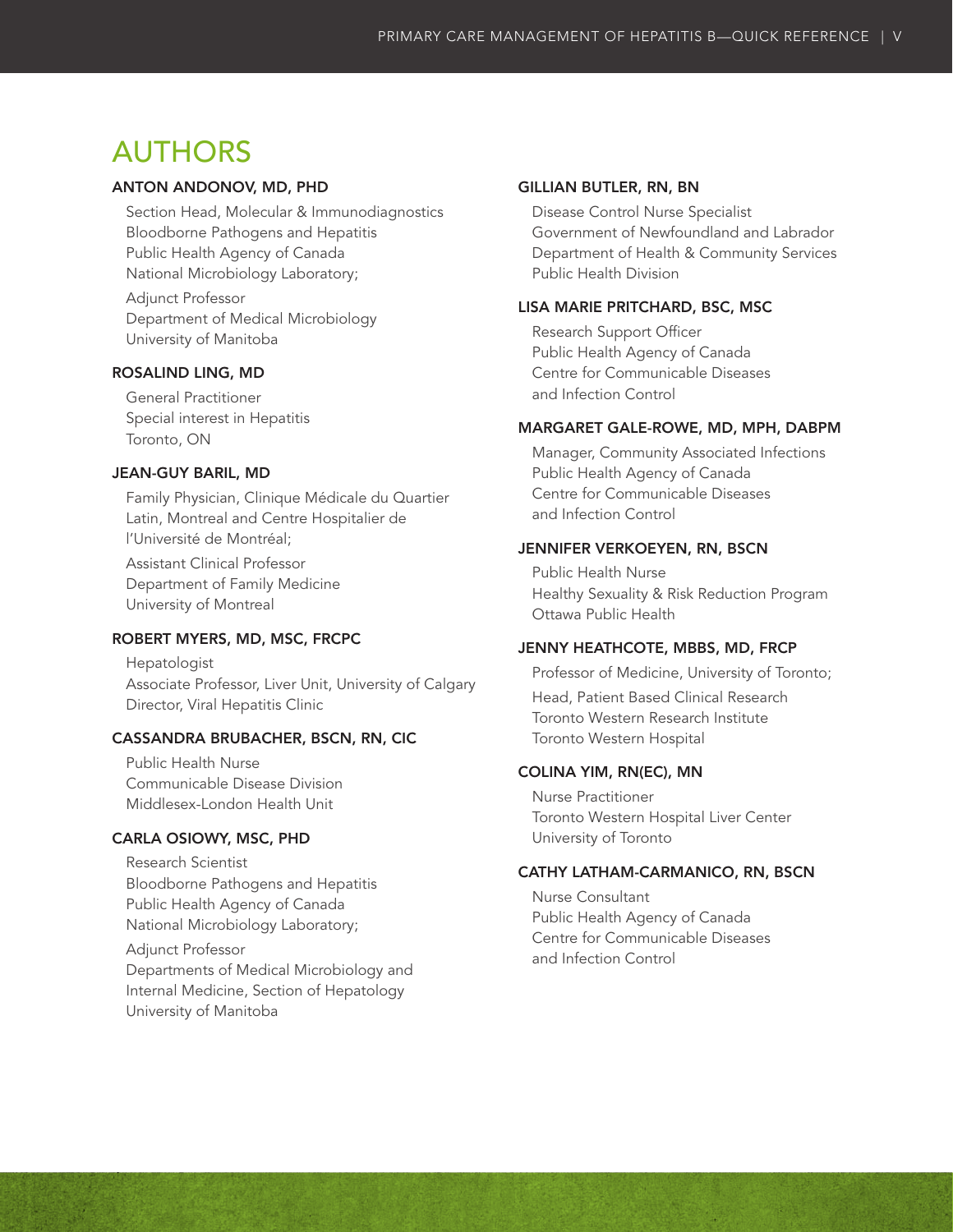# <span id="page-7-0"></span>**CONTRIBUTORS**

### PUBLIC HEALTH AGENCY OF CANADA

### CENTRE FOR COMMUNICABLE DISEASES AND INFECTION CONTROL

Jane Njihia, MHSc Josie Sirna, BSc, MSc Maxim Trubnikov, MD, MSc, PhD Hong-Xing Wu, MD, MSc, PhD

### CENTRE FOR IMMUNIZATION AND RESPIRATORY INFECTIOUS DISEASES

Marie-Pierre Gendron, MSc Julie Laroche, BSc, PhD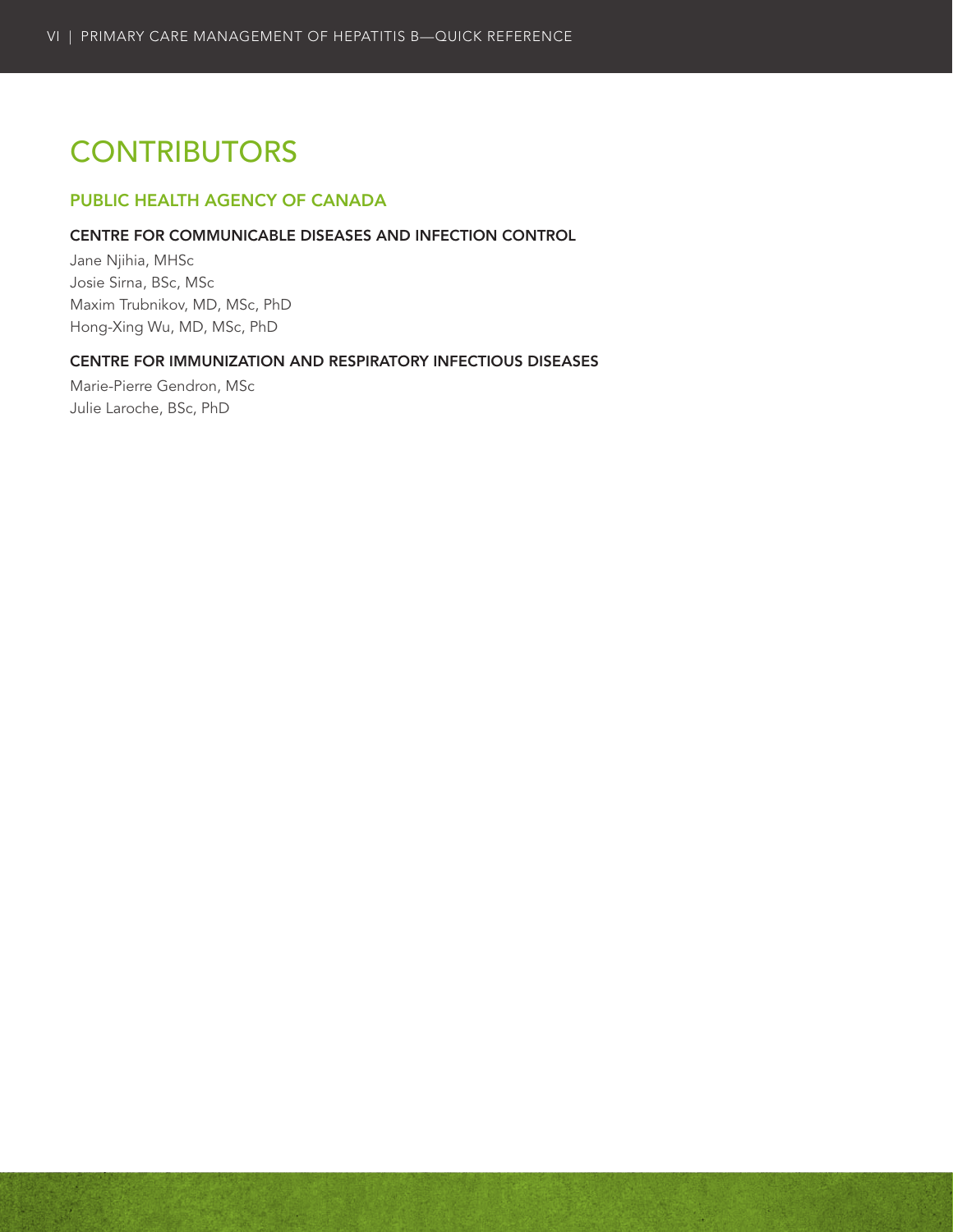# <span id="page-8-0"></span>INTRODUCTION\*

### KEY FACTS AND FIGURES

- HBV is a vaccine-preventable disease that is highly infectious—far more so than either HIV or HCV. It is transmitted through perinatal, percutaneous, or sexual exposure to an infected person's blood/ body fluids; household contacts exposed to an infected person are also at risk of infection.
- • Acute and chronic HBV infections are frequently asymptomatic or present with nonspecific symptoms; about two-thirds of chronically infected

people are unaware of their status, and most will only be detected through proactive screening.

- • Of those infected as adults, 5% will become chronically infected; in contrast, about 90% of infants infected at birth will develop chronic infection.(1)
- • Without intervention, 15%–40% of chronically infected people will go on to develop cirrhosis, end-stage liver disease, and/or HCC.

HBV is a notifiable disease in all provinces and territories in Canada. As such, it must be reported to the regional/local Medical Officer of Health.

### EPIDEMIOLOGY OF ACUTE AND CHRONIC HBV IN CANADA

Acute HBV: Canada is a region of low endemicity; however, certain vulnerable populations are disproportionately affected. These include Aboriginal peoples, MSM, street-involved youth, and people who are or have been incarcerated.<sup>(2)</sup> Peak incidence is among those aged 30–39 years. The most commonly identified risk factors are high-risk sexual activities and injection drug use.

Canada has had universal HBV immunization programs in place since the mid-1990s. All provinces and territories have programs that target children aged 9–13 years, and some have also implemented a neonatal immunization program.<sup>(3)</sup> In addition, some provinces/territories provide coverage for high-risk individuals, but eligibility varies across jurisdictions (see Module 10). Despite the success of these programs, there may be many who remain at risk of acquiring HBV.

Immunization contributes to disease control by interrupting disease transmission and decreasing the pool of susceptible people. It is essential to identify those at risk who would benefit from receiving the HBV vaccine.

Chronic HBV: It is estimated that less than 1% of Canadians are chronically infected with HBV; in northern regions, serosurveys have documented the prevalence of chronic HBV at 3%-4%.<sup>(4, 5)</sup> Although the number of studies is limited, data suggest that up to 70% of chronically infected Canadians are immigrants from regions of high endemicity.

Screening immigrants from these regions will identify chronically infected individuals who can benefit from monitoring and medical management (secondary prevention); doing so will also permit vaccination of susceptible contacts, particularly infants and young children who are at risk of developing chronic infection (primary prevention).

There is an urgent need to screen, diagnose, and treat (where appropriate) chronic HBV infection so as to reduce associated morbidity and mortality and to prevent further transmission.

This Quick Reference does not supersede any provincial/territorial legislative, regulatory, policy and practice requirements or professional guidelines that govern and inform the practice of care providers in their respective jurisdictions.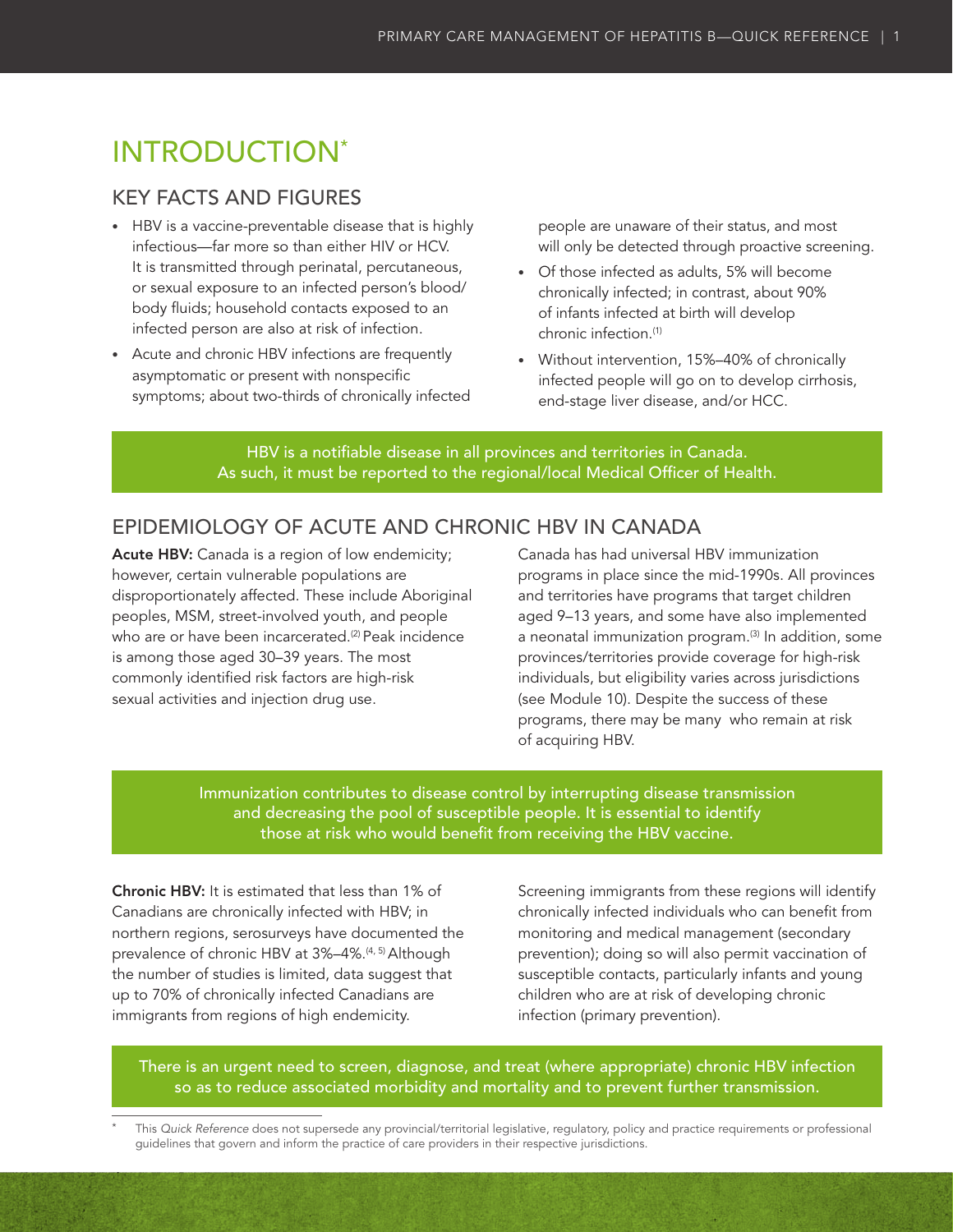# <span id="page-9-0"></span>MODULE 1: WHO SHOULD BE TESTED FOR HBV?

In low-risk populations, routine screening for chronic infection or immunity is not recommended. Testing to determine immune status and/or to detect chronic infection is indicated for those at risk of exposure; susceptible people should be immunized.

### Clinicians should maintain a high index of suspicion for HBV as infection is frequently asymptomatic; 30% of infections have no identified risk factors.<sup>(6)</sup>

### The decision to screen and the selection of tests should be based on a thorough review of the following:

- ❏ Self-reported HBV immunization history and/or documentation
- ❏ Results of previous testing
- ❏ Presence of risk factors for HBV infection

### Risk factors for HBV infection (current or past)—screen routinely at first visit:(3,6,7)

- ❏ Birth in a region with intermediate or high endemicity†
- ❏ Infant of HBsAg-positive mother†
- ❏ Exposure before 7 years of age (e.g., child's immediate and/or extended family immigrated from a region of intermediate/high endemicity and/or child visited such a region)†
- ❏ Family history of hepatitis B or hepatoma†
- ❏ Exposure to HBsAg-positive person (e.g., percutaneous, sexual/household contact)‡
- ❏ High-risk sexual activities (e.g., unprotected sex, multiple sexual partners)‡
- ❏ Substance use with sharing of equipment (e.g., injection/inhalation drug use)‡
- ❏ Exposure to blood/blood products in endemic regions without routine precautions/screening†

#### Special clinical considerations—screen routinely:

- ❏ Pregnancy
- ❏ HIV or HCV infection
- ❏ Immunocompromised
- ❏ Transfusion recipient/medical procedure in Canada before 1970†
- ❏ Use of shared/contaminated materials or equipment (e.g., instruments/tools used for personal services procedures such as tattooing/ piercing/body modifications, or any alternative health care that has the potential to break the skin)<sup>‡</sup>
- ❏ Use of shared/contaminated medical devices (e.g., glucometers)‡
- ❏ Occupational exposure to blood/body fluids‡
- ❏ Travel to/residence in a region of intermediate/ high endemicity<sup>#</sup>
- ❏ Incarceration‡
- ❏ Institutionalization (particularly in institutions for the developmentally challenged)‡
- ❏ Planned therapy with immunosuppressive/ immunoregulatory agents (e.g., rituximab increased risk of hepatic flares or reactivation of hepatitis B)

### Identification of any risk factor is an indication for screening.

Most commonly identified risk factors for chronic HBV infection.

Most commonly identified risk factors for acute HBV infection in susceptible individuals; indications for vaccination; consider screening for HIV/STI in select cases.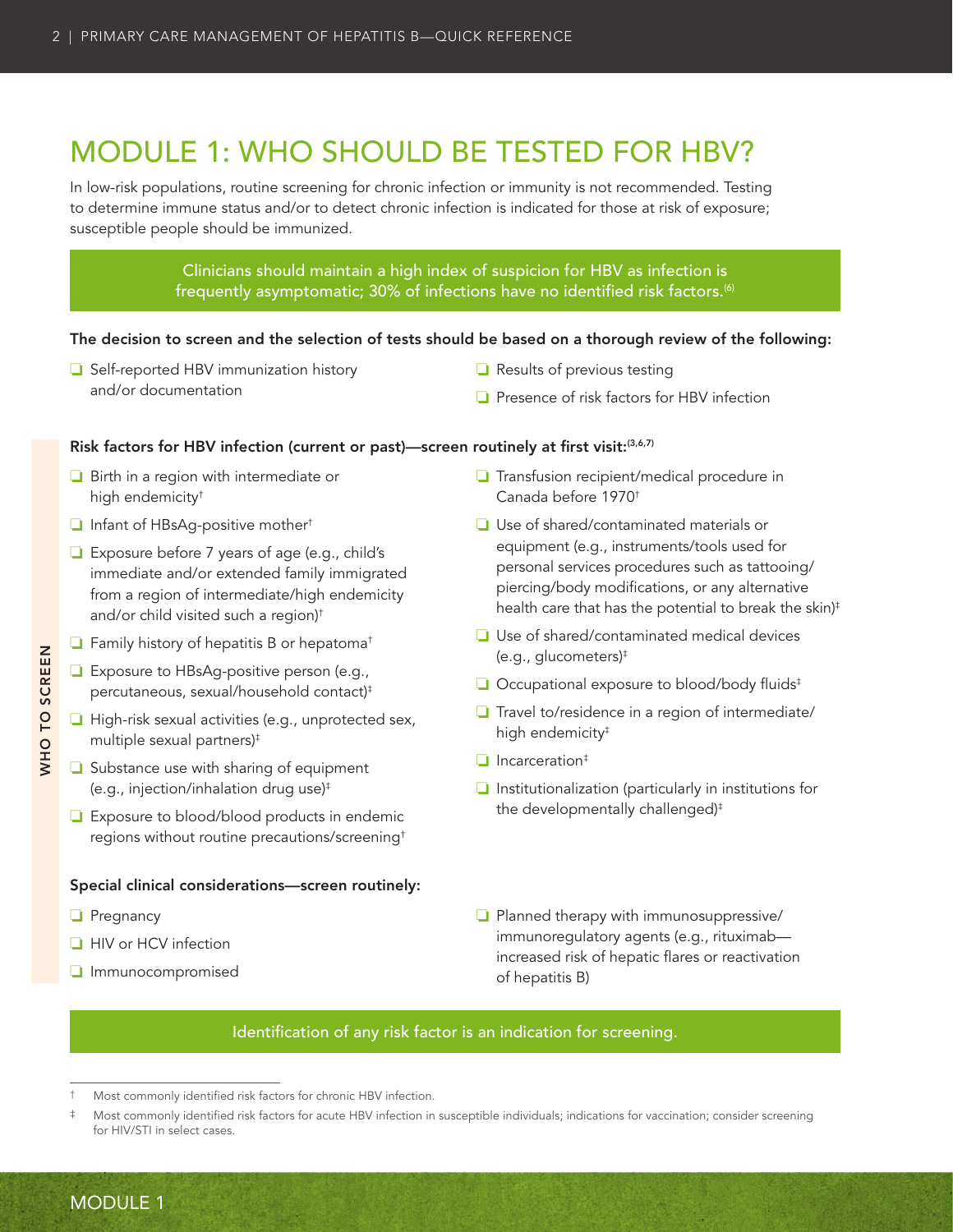Individuals born in regions with intermediate or high endemicity are at particular risk of having chronic HBV infection.

### <span id="page-10-0"></span>WHERE IS YOUR PATIENT FROM?



Reproduced with permission from NEJM 359:14 October 2008<sup>(8)</sup>

Screening populations at high risk of chronic HBV infection is essential to identify anyone who can benefit from monitoring and treatment.

### In the absence of any identified risk factors, clinicians should test anyone who presents with any of the following:

- • Clinical and laboratory findings suggestive of chronic liver disease:
	- **»** Abnormal liver biochemistry is usually the only finding
	- **»** Hepatomegaly, splenomegaly, and jaundice are late findings
	- **»** Thrombocytopenia

WHO TO TEST

WHO TO TEST

- • Signs and symptoms of acute hepatitis:
	- **»** RUQ abdominal discomfort, fatigue, fever, nausea, vomiting, malaise, abnormal liver biochemistry, jaundice, dark urine, rash, arthralgia
- • Diagnosis of HCC
- Previous diagnosis of other liver disease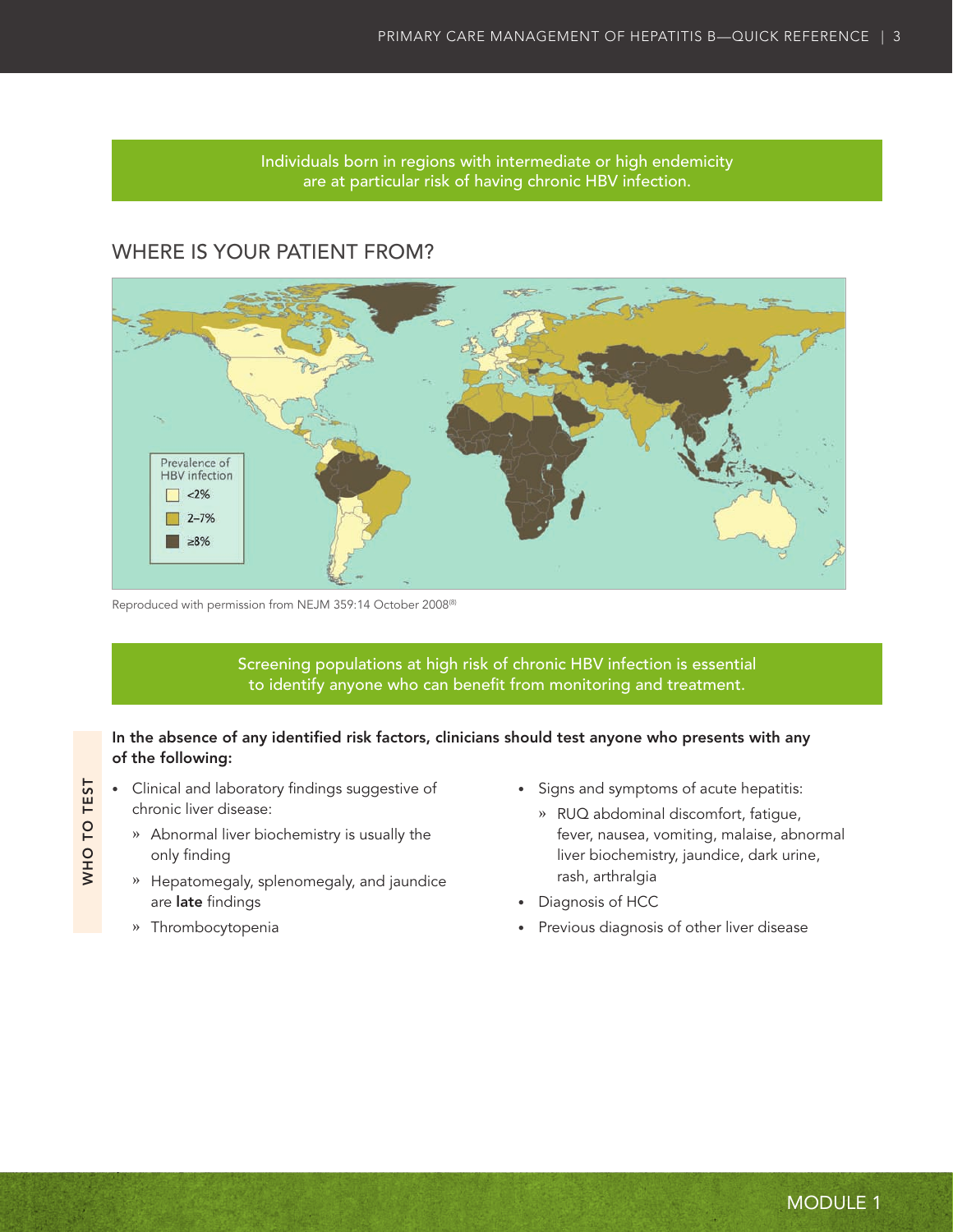# <span id="page-11-0"></span>MODULE 2: APPROACH TO HBV SCREENING AND TESTING

### OVERVIEW OF HBV SEROLOGICAL MARKERS

#### Acute HBV with recovery<sup>(9)</sup>



Chronic HBV(10)



\* May reappear during flares of activity

### SIGNIFICANCE OF HBV SEROLOGICAL MARKERS

HBsAg (surface antigen) indicates infection. Persistence of HBsAg for 6 months or more indicates chronic infection. However, up to 50% of people with extended chronic infection will eventually clear HBsAg. By contrast, those with resolving acute HBV will clear HBsAg several months after initial infection.

Anti-HBs (surface antibody) is a protective antibody produced with recovery from infection or in response to immunization. Over time, titre may decline to undetectable levels. NOTE: There is a gap of several weeks to months between the disappearance of HBsAg and the appearance of anti-HBs; during this period, anti-HBc total is detectable as a marker of HBV infection.

Anti-HBc IgM (core antibody—IgM) appears early in acute HBV infection and persists for about 6 months. It may also be seen in chronic infection during flares of activity, so clinical/epidemiological correlation is required for interpretation.

Anti-HBc total (total core antibody—IgM and IgG) is a marker of past exposure or current infection. IgG usually persists for life. In low prevalence populations, a finding of isolated anti-HBc may signify a false positive result.

HBeAg (e-antigen) is a marker of viral replication; its presence indicates high infectivity. Implications for liver injury vary with stage of infection (see Module 7 for significance).

Anti-HBe (e-antibody) appears with recovery from acute infection. In chronic infection, the presence of anti-HBe is generally a marker of reduced viral replication, indicating a less infectious state. The implications for liver injury vary with stage of infection (see Module 7 for significance).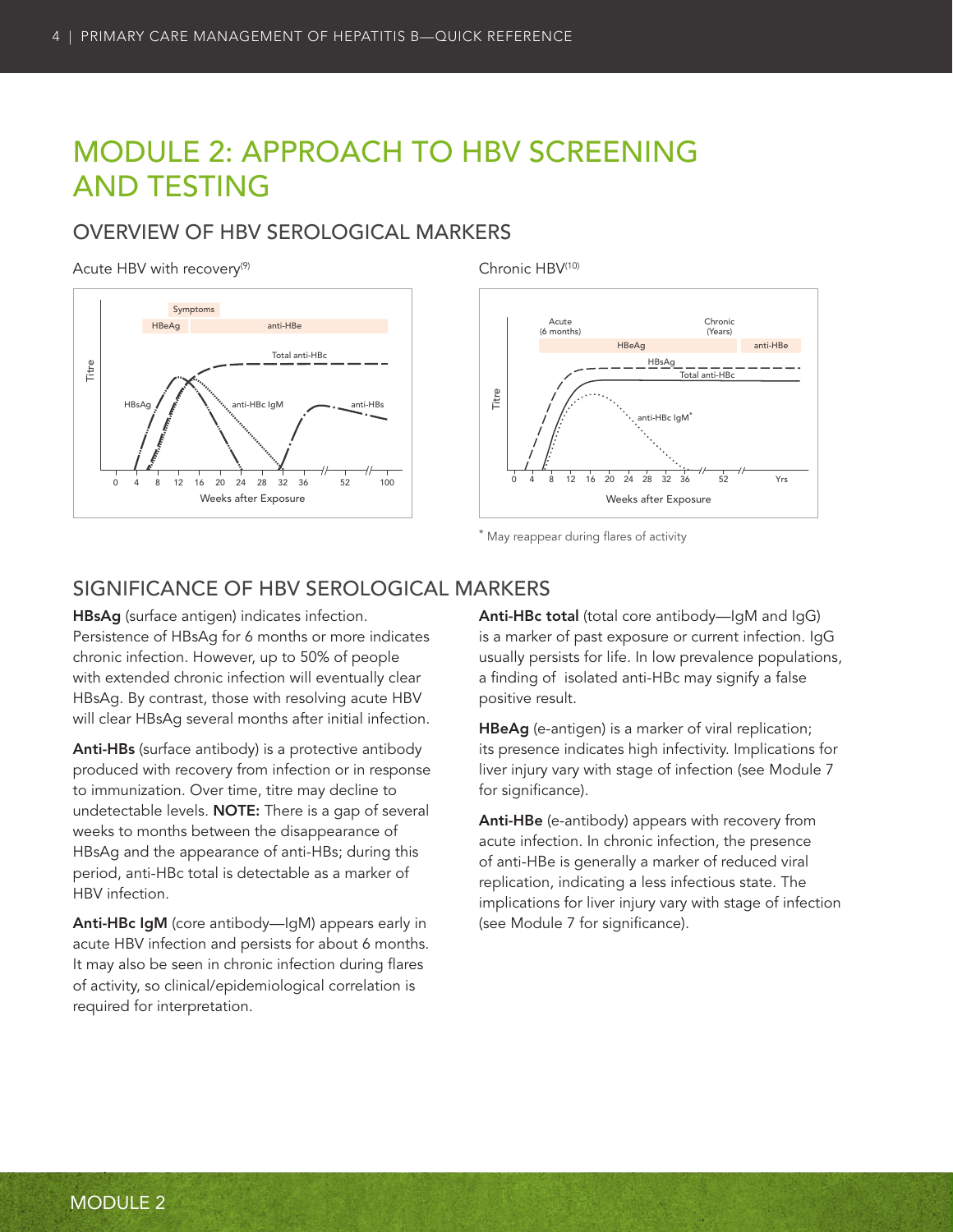### <span id="page-12-0"></span>APPROACH TO TEST SELECTION

### The choice of tests should be based on patient history and clinical presentation.

Screening to detect infection or determine immune status§ in asymptomatic patients at risk of acute or chronic infection:

- • HBsAg, anti-HBs
- anti-HBc IqM—in case of recent known or suspected exposure

Baseline screening to assess need for PEP (i.e., immune status unknown and recent high-risk exposure):\*\*

• HBsAg, anti-HBs

### Screening in patients with defined clinical conditions:

- • Pregnancy (in the absence of identified risk factors)
	- **»** HBsAg at first prenatal visit or at delivery if there is no documented result on file
- • Before starting immunosuppressive therapy (e.g., prednisone, azathioprine, chemotherapy, infliximab, rituximab)
	- **»** HBsAg (plus anti-HBc if to receive rituximab)
- Known HIV or HCV infection<sup>(3,11)</sup>
	- **»** HBsAg, anti-HBs, anti-HBc (total)
- • Immunocompromised
	- **»** HBsAg, anti-HBc (total)

Pre-immunization screening of high-risk population:§

• HBsAg, anti-HBs

Post-immunization screening§ for those with ongoing exposure or risk of exposure (e.g., HBV-positive sexual partner, injection drug use):

• anti-HBs

Testing to confirm diagnosis in patients with clinical or laboratory findings consistent with acute hepatitis:

• HBsAg, anti-HCV, anti-HAV IgM

If these are negative, test for:

- **»** HEV, HCV-RNA
- **»** Consider other infectious causes (e.g., CMV, EBV, HSV) or non-infectious causes (e.g., hepatotoxic drugs, autoimmune hepatitis, Wilson's disease, vascular causes, or other pre-existing chronic liver diseases)

<sup>§</sup> Refer to the *Canadian Immunization Guide (CIG)* or to your provincial/territorial guidelines for a discussion of pre- and post-immunization testing for HBV serologic markers.

Refer to the *Canadian Immunization Guide (CIG)* or to your provincial/territorial guidelines for recommendations for management and follow-up including PEP.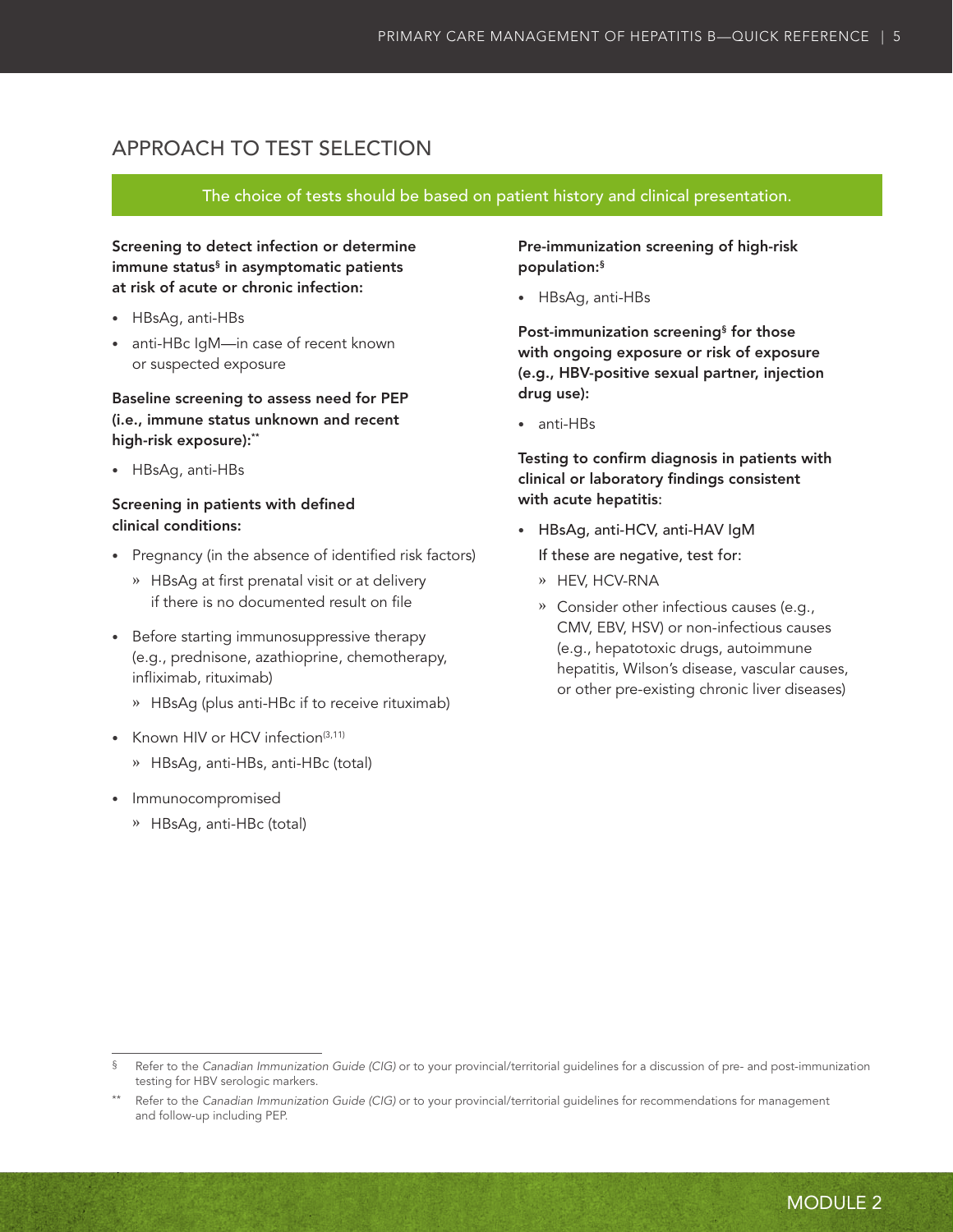# <span id="page-13-0"></span>MODULE 3: INTERPRETATION OF HBV DIAGNOSTIC TEST RESULTS

|              | <b>HBV SEROLOGICAL MARKERS</b> |                     |                       |                                                                                                 |
|--------------|--------------------------------|---------------------|-----------------------|-------------------------------------------------------------------------------------------------|
| <b>HBsAg</b> | anti-HBs                       | anti-HBc<br>(total) | anti-HBc IgM          | Interpretation and recommended action                                                           |
| Negative     | Negative <sup>*</sup>          | Negative            | N/A                   | Susceptible<br>Vaccinate                                                                        |
| Negative     | Positive* <sup>+</sup>         | Negative            | N/A                   | Immune due to vaccination<br>Counsel as outlined in Module 11                                   |
| Negative     | Positive <sup>#</sup>          | Positive            | N/A                   | Immune due to previous infection<br>Counsel as outlined in Module 11                            |
| Positive     | Negative                       | Positive            | Positive <sup>§</sup> | Infected-acute infection<br>Refer to Module 4 and counsel as outlined in Module 11              |
| Positive     | Negative <sup>#</sup>          | Positive            | Negative <sup>§</sup> | Infected-chronic infection<br>Refer to Module 4 and counsel as outlined in Module 11            |
| Negative     | Negative                       | Positivell          | Negative              | Four possible interpretations <sup>(12)</sup><br>See below and counsel as outlined in Module 11 |

About 5%-10% of people will not respond to the vaccine or else do not produce protective levels of antibody post-vaccination  $(i.e., ≥ 10$  IU/ml).

† Levels of anti-HBs may decline over time and become undetectable.

‡ A small percentage of people with chronic infection will have both HBsAg and anti-HBs markers present.

- § Since anti-HBc IgM can be detected in acute HBV, this test may be helpful when acute infection is suspected. It may also reappear in a flare of chronic infection.
- || On rare occasions, an isolated anti-HBc total will be the only detectable marker. Although there are four possible interpretations for this finding, it is more common in immunocompromised people and in those who are co-infected with HIV or HCV.
	- In low prevalence populations this finding is most often a false positive result or due to lab error. Repeat test if lab error is suspected.
	- Less frequently this finding may reflect
		- **»** resolving acute infection before the appearance of anti-HBs
		- **»** natural immunity with undetectable anti-HBs due to a decline in antibody titre over time
	- Rarely, this finding may represent a chronic infection with undetectable HBsAg.
		- **»** Consult a specialist for guidance.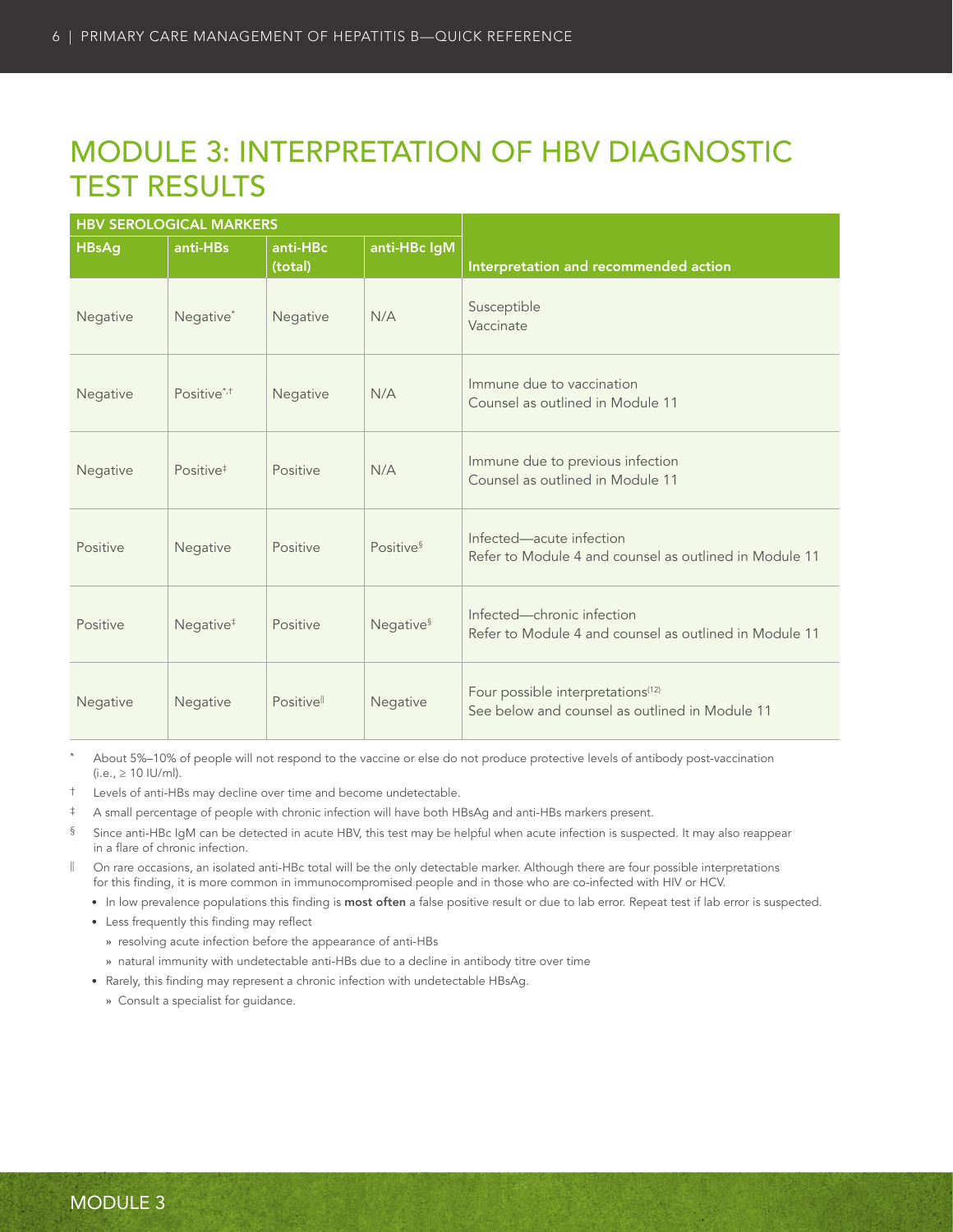# <span id="page-14-0"></span>MODULE 4: INITIAL MANAGEMENT OF PATIENTS WITH HBsAg-POSITIVE RESULTS

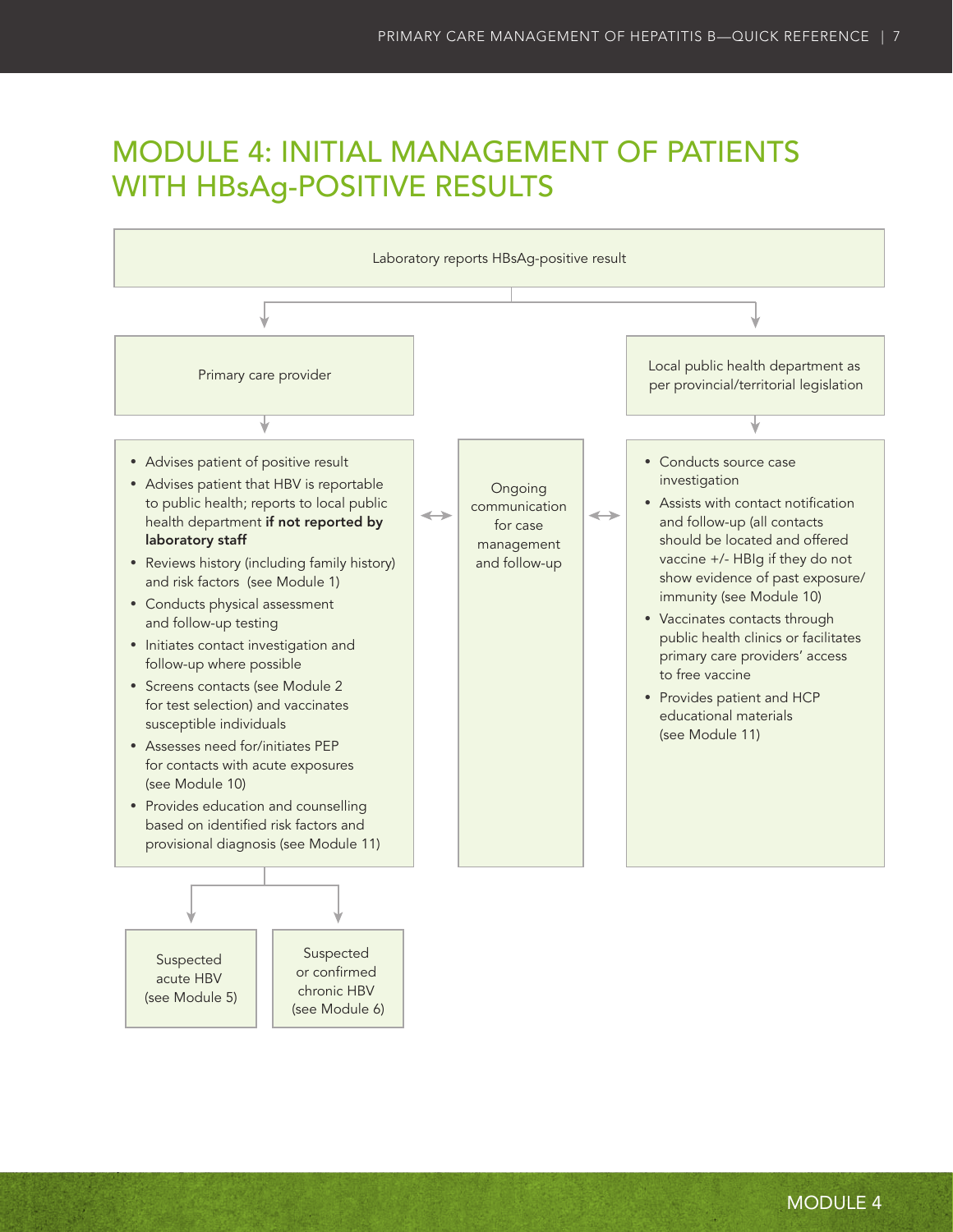# <span id="page-15-0"></span>MODULE 5: NATURAL HISTORY AND MANAGEMENT OF ACUTE HBV

### INCUBATION

The incubation period ranges from 45-180 days (average is 60-90 days).<sup>(1)</sup>

### SIGNS AND SYMPTOMS

Whereas infants and children rarely have symptoms, 30%–50% of adults are symptomatic.<sup>(1)</sup> Symptoms tend to be insidious and can include fatigue, malaise, fever, nausea, vomiting, anorexia, rash, arthralgia, dark urine, and abdominal discomfort. Most will have elevated ALT/AST; a small proportion will develop acute icteric viral hepatitis.

A flare of chronic HBV may present like acute HBV, and should be included in the differential diagnosis.

### RESOLUTION TIME AND CLINICAL COURSE OF INFECTION

The majority (95%) of immunocompetent adults will recover within 6 months and develop lifelong immunity; the remainder will be chronically infected. Immunocompromised adults are at particular risk of developing chronic infection. The risk of developing chronic infection is also much higher for those who acquired the infection in infancy (70%-90%) or before 7 years of age (10%-30%).<sup>(3,13,14)</sup>

Acute HBV does not require antiviral treatment. Management should focus on relief of symptoms, monitoring and prevention of hepatic complications, as well as counselling aimed at preventing transmission. Persistence of HBsAg for 6 months indicates chronic infection.

### Baseline laboratory testing to assess liver function and screen for other infections:

- • Bilirubin (total and direct), albumin, INR (PT), creatinine
- • ALT, AST, ALP
- • CBC
- anti-HBc IgM (if not already done)
- Testing for STIs, including HIV, and for HCV, where appropriate
- Repeat HBsAg at least 6 months after baseline, to confirm/rule out chronic infection. (NOTE: symptomatic patients may demonstrate seroconversion and recovery from acute infection at 3 months from baseline). See Module 6 for additional testing recommendations for those with confirmed chronic HBV.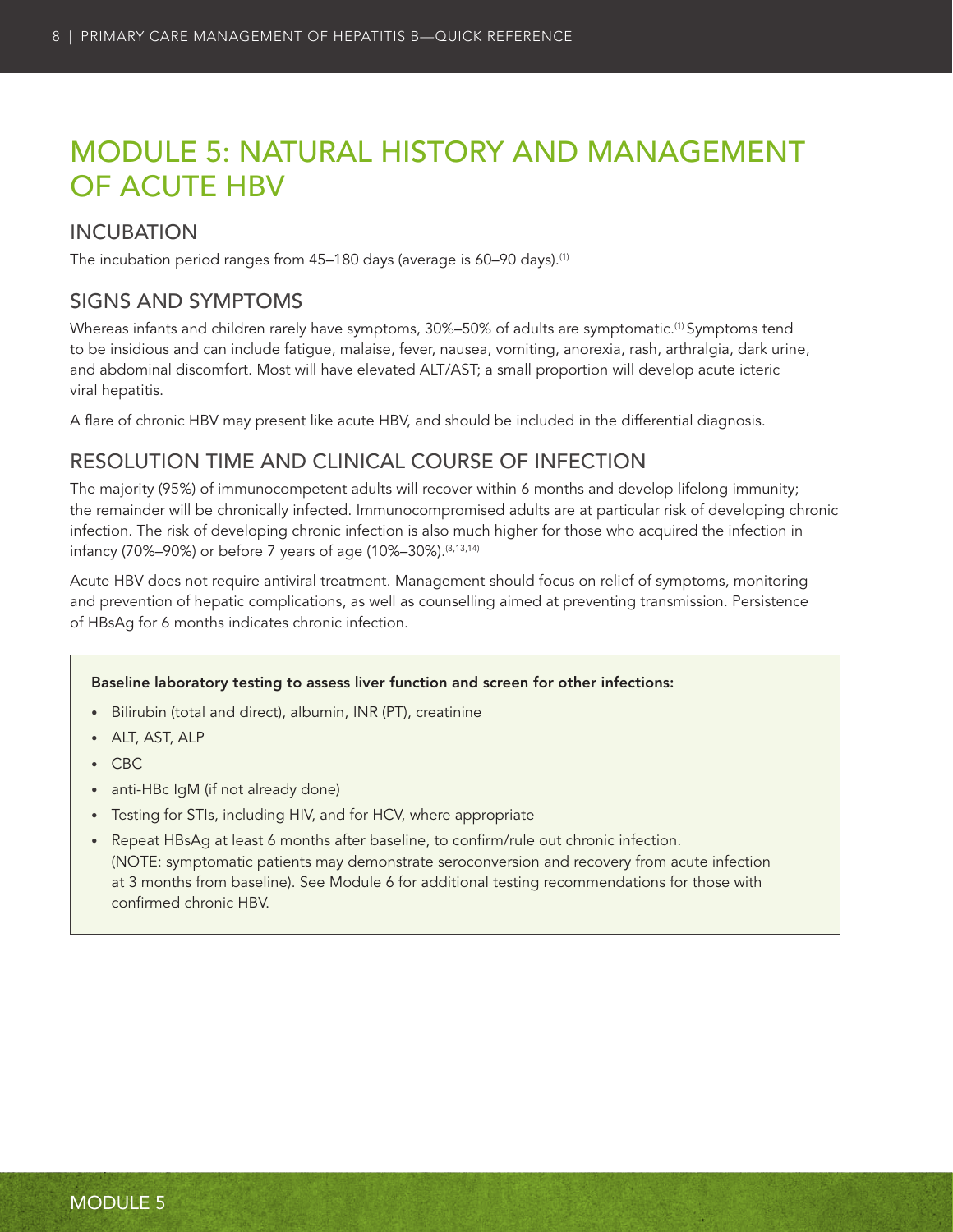### <span id="page-16-0"></span>ACUTE HBV WITH SEVERE PRESENTATION

Presentation of acute HBV as fulminant hepatitis is uncommon but can nevertheless be life threatening. Those most at risk include patients with pre-existing chronic liver disease of any etiology. Manifestations include fatigue, jaundice, altered mental status (encephalopathy), and abdominal swelling (ascites).

In patients with chronic HBV infection, spontaneous flares of disease or flares precipitated by withdrawal from immunosuppressive therapy can result in fulminant hepatitis. It is important to maintain a high index of suspicion and watch for signs of impending liver failure (see below).

#### Indications for urgent and immediate referral to a specialist:

- Worsening symptoms/signs of liver failure (e.g., encephalopathy)
- Laboratory tests indicating deteriorating liver function or liver failure
	- **»** Elevated or rising INR
	- **»** Elevated or rising bilirubin
	- **»** Low or falling platelet count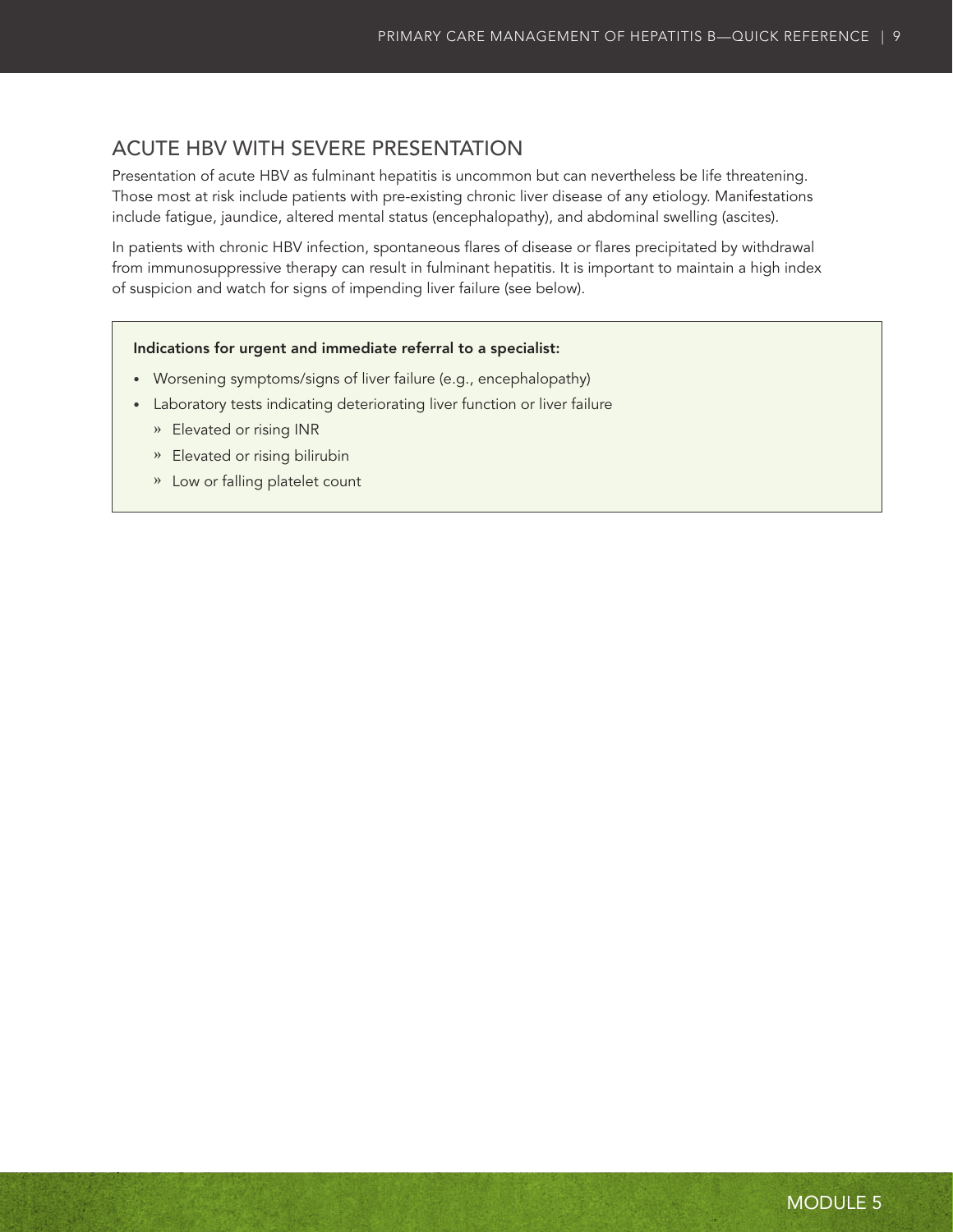# <span id="page-17-0"></span>MODULE 6: INITIAL EVALUATION OF CONFIRMED CHRONIC HBV(2)

#### Baseline clinical evaluation includes:

- • History, particularly risk factors for hepatitis acquisition, and family history of liver disease including HCC
- Physical examination to look for signs of liver failure (e.g., jaundice, ascites, encephalopathy)

#### Initial laboratory evaluation

- HBeAg/anti-HBe,\* quantitative HBV DNA (viral load)\*
- ALT,\*† AST, ALP, bilirubin (total and direct)
- CBC, albumin, INR (PT)<sup>‡</sup>
- • Creatinine
- anti-HAV (IgG) (vaccinate if negative)
- HIV-antibody testing, if not already done
- HCV-antibody testing, if not already done

#### Imaging

• Abdominal ultrasound

All patients with chronic HBV should be referred to a specialist at some point.

There are certain situations where referrals should be expedited.

#### Indications for urgent referral to a hepatologist:

- Signs of liver failure—acute or chronic
- Pregnant patients (HBV DNA detected during pregnancy)
- Imaging results suggestive of HCC

### Indications for semi-urgent referral:

- • Co-infection with HCV or HIV (refer to a hepatologist or an infectious disease specialist/primary care physician experienced in HIV and hepatitis care)
- Suspected cirrhosis<sup>‡</sup> (provide counselling as outlined in Module 11)

HBeAg status, ALT, and viral load will determine long-term management (i.e., monitoring/consulting versus referral to a specialist for treatment—see Module 8).

<sup>†</sup> The ULN of ALT for men is < 30 U/L; for women, < 20 U/L. NOTE: liver injury may be present despite normal ALT.

<sup>‡</sup> IMPORTANT NOTE: Decreased platelet count (< 150 x 109/L) is highly suspicious for cirrhosis even if liver biochemistry is normal.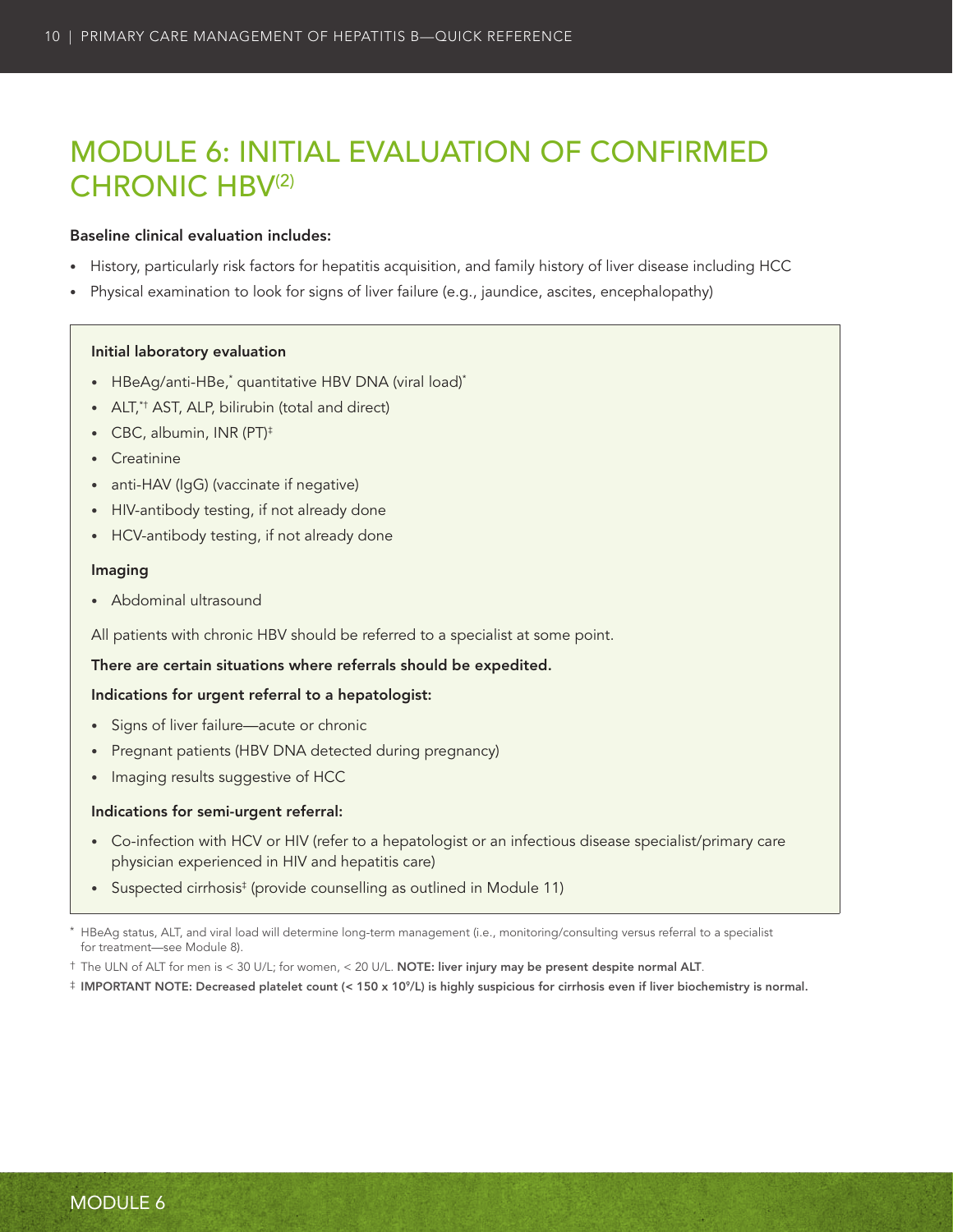# <span id="page-18-0"></span>MODULE 7: NATURAL HISTORY OF CHRONIC HBV(15,16)

The natural history and progression of chronic HBV is complex and non-linear, and varies from person to person. Familiarity with the natural history can help guide decisions related to treatment and monitoring.

### IMMUNE TOLERANT PHASE

The immune tolerant phase is mainly seen in people infected at birth or in early childhood. During this phase, the body does not recognize the virus as foreign. HBeAg is present; HBV DNA levels are high; ALT levels are normal; and hepatic fibrosis is minimal or non-existent. Immune tolerant individuals may stay in this phase for up to 40 years or more before eventually progressing to the immune active phase.

### HBeAg-POSITIVE IMMUNE ACTIVE CHRONIC HBV PHASE

Progression to the HBeAg-positive immune active chronic HBV phase occurs when the host immune system recognizes the virus as foreign. During this phase, ALT levels are elevated (sometimes only intermittently); HBV DNA levels are also elevated but not as high as in the immune tolerant phase; and mild to severe liver inflammation with/without fibrosis is found on biopsy. This phase can be prolonged, which may result in severe liver injury. Over 5–25 years, 90% of cases seroconvert to e-antibody-positive, which generally represents a transition to the inactive HBsAg phase.(15) Of these, approximately 4% are at risk of seroreversion (i.e., become HBeAg-positive again) with associated flares of activity.<sup>(14)</sup>

### HBeAg-NEGATIVE IMMUNE ACTIVE CHRONIC HBV PHASE (anti-HBe POSITIVE)

Even after seroconversion to anti-HBe, approximately 20% of people remain in the immune active phase due to a mutant form of the virus. Their HBV DNA levels are elevated, although these are not as high as in the HBeAg-positive immune active phase, and ALT is elevated (this may be intermittent). Depending on the host immune response during this phase, liver injury may occur, increasing the risk of progression to cirrhosis and HCC.

### INACTIVE HBsAg PHASE

Most people enter the inactive HBsAg phase after they undergo seroconversion to anti-HBe positive. This phase is characterized by an HBeAg-negative status, normal ALT, and low levels of HBV DNA (often undetectable by PCR). Most individuals (70%–80%) remain in this inactive phase for life.

- • An estimated 20% risk reactivating to the HBeAg-negative or returning to the HBeAg-positive immune active phase. They can have hepatitis flares over their lifetime, which in turn can lead to cirrhosis or HCC. Either initiation of, or withdrawal from, immunosuppressive therapy may precipitate reactivation.
- Increasing ALT and HBV DNA levels are a sign of reactivation.<sup>(17)</sup>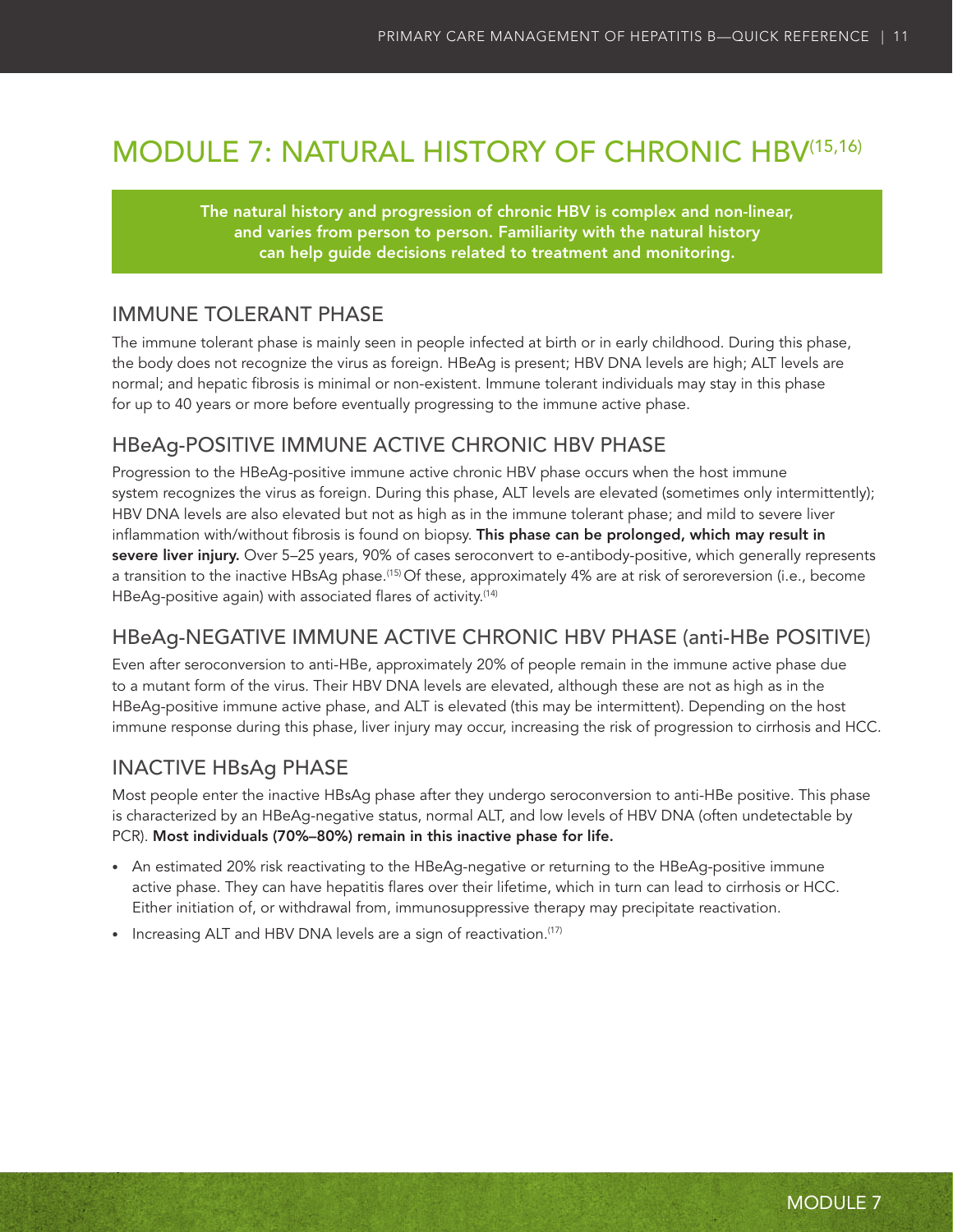### <span id="page-19-0"></span>HBsAg CLEARANCE

Over many years, 50% of chronically infected individuals who are in the inactive phase will clear HBsAg; of those, most—but not all—will develop anti-HBs. During this phase, individuals who developed cirrhosis pre-clearance and those who do not develop anti-HBs are at increased risk of HCC.

• Reactivation (seroreversion to HBsAg-positive) is possible, although rare. Continued monitoring for reactivation is important for patients who remain anti-HBs negative and particularly for those who are receiving immunosuppressive therapy (e.g. rituximab).<sup>(2,18)</sup>



### Phases of Chronic HBV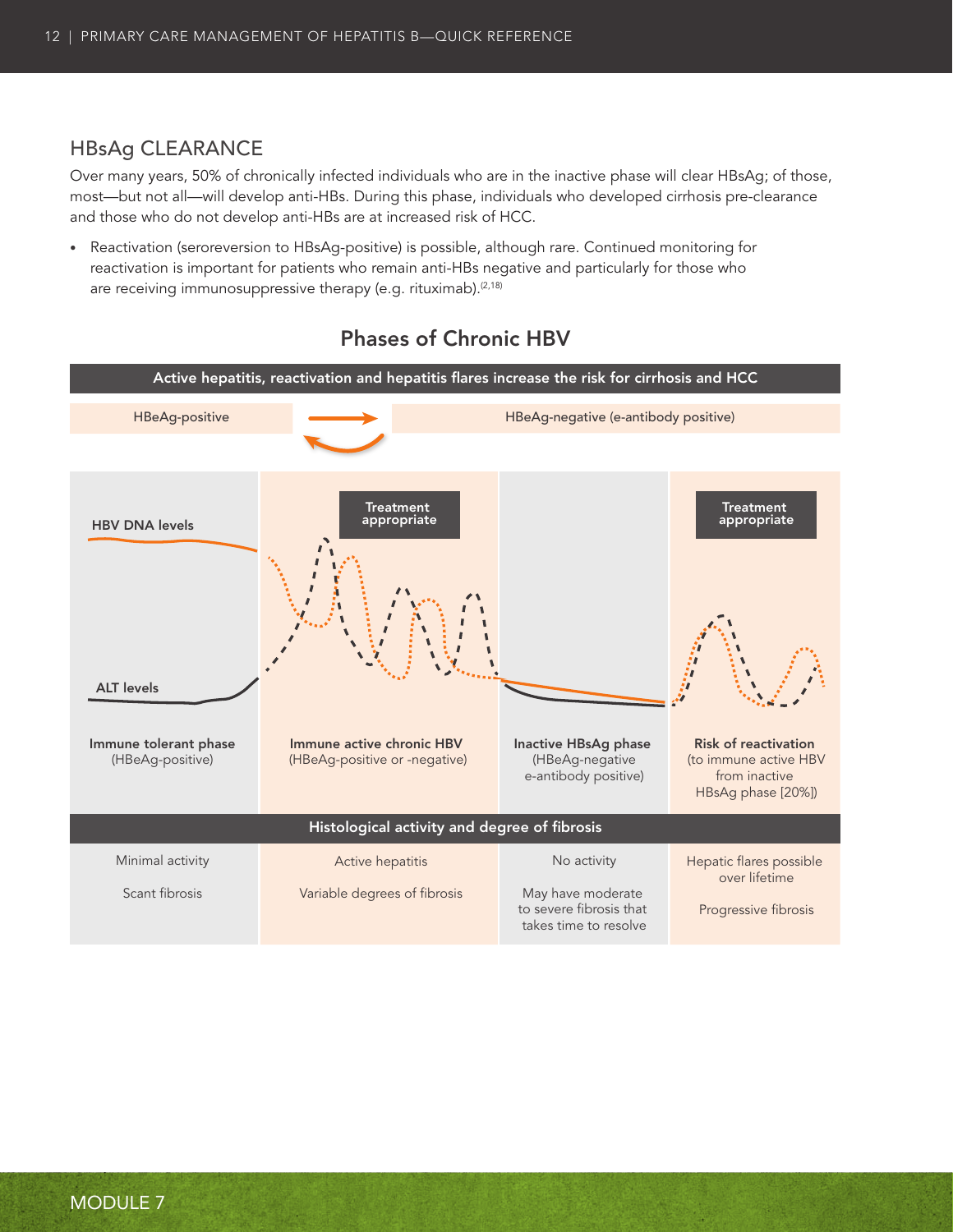# <span id="page-20-0"></span>MODULE 8: LONG-TERM MANAGEMENT OF CONFIRMED CHRONIC HBV(15)

### The goal of managing chronic HBV is to prevent progression to cirrhosis, HCC, and liver decompensation by:

- Monitoring blood work regularly, regardless of phase
- • Determining who requires or would benefit from antiviral therapy (see table page 14)
- Monitoring for portal hypertension and evidence of progression to cirrhosis or HCC
- • Determining who would benefit from a liver biopsy to assess disease severity (ultrasound will detect most—but not all—cases of cirrhosis).††

### The following patients with chronic HBV should have lifelong screening for HCC at 6-month intervals using abdominal ultrasound:

- • Any patient with cirrhosis
- Any patient with HIV or HCV co-infection
- • People of African descent 20 years of age or older
- Men 40 years of age or older $(2)$
- Women 50 years of age or older $(2)$
- • Any patient with a family history of hepatoma

Alpha-fetoprotein (AFP) is not an effective screening test for HCC and is not recommended for this purpose. It may be used, along with ultrasound with/without a CT scan, as a follow-up test to monitor patients undergoing treatment for HCC.

<sup>††</sup> Non-invasive measures of hepatic fibrosis, e.g., Fibroscan, are being evaluated; they may be available in some jurisdictions.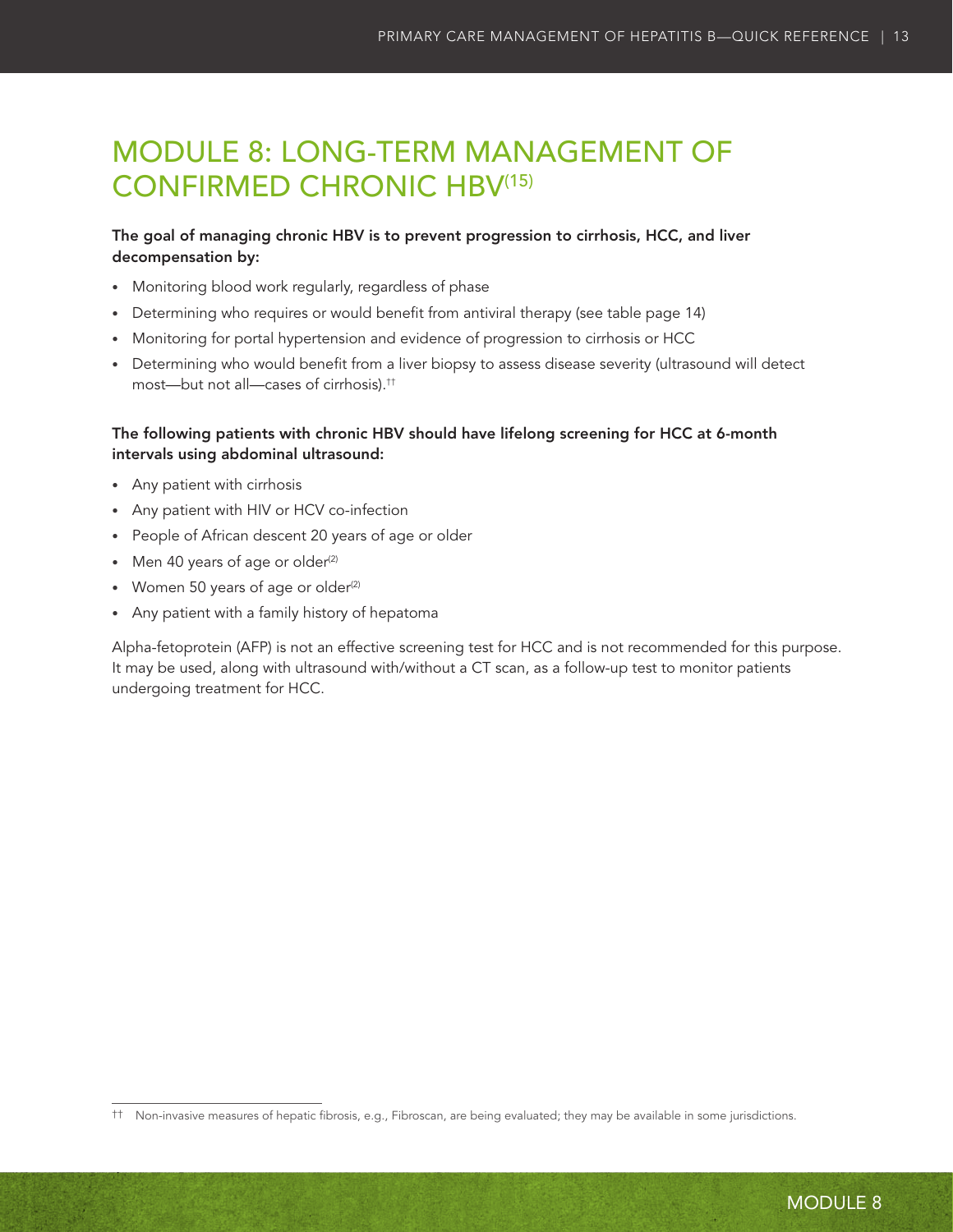| <b>PHASE</b>                                                                   | <b>HBeAg</b> | (see Module<br>6 for ULN)<br>11A                                                                 | <b>HBV DNA LEVEL</b><br><b>IN/ML</b>                                | log <sub>10</sub><br>(IU/mL)                  | ACTIVITY AND<br>DEGREE OF FIBROSIS<br>HISTOLOGICAL                                                                           | SUGGESTED FOLLOW-UP                                                                                                                                                                                                                                                                             |
|--------------------------------------------------------------------------------|--------------|--------------------------------------------------------------------------------------------------|---------------------------------------------------------------------|-----------------------------------------------|------------------------------------------------------------------------------------------------------------------------------|-------------------------------------------------------------------------------------------------------------------------------------------------------------------------------------------------------------------------------------------------------------------------------------------------|
| Immune<br>tolerant                                                             | Positive     | Normal                                                                                           | $\geq 200,000$                                                      | Usually > 7<br>$\geq 5.3$                     | Minimal activity and<br>Close to normal<br>scant fibrosis                                                                    | associated with a drop in HBV DNA, rule out<br>If ALT is elevated for 6 months and is not<br>other causes of liver disease and refer to<br>specialist as treatment may be indicated<br>See Module 6 for urgent referral<br>Monitor ALT q 6 months.<br>Biopsy not indicated.<br>recommendations. |
| immune active<br>chronic HBV<br>positive<br>HBeAg-                             | Positive     | persistently<br>Elevated,<br>vllensu                                                             | $\geq 20,000$                                                       | $\geq 4.3$                                    | Active hepatitis with<br>variable degrees of<br>fibrosis                                                                     | Treatment may be indicated to prevent severe<br>Biopsy may be indicated.<br>Monitor ALT q 6 months.<br>liver injury.                                                                                                                                                                            |
| immune active<br>chronic HBV<br>(e-antibody<br>negative<br>positive)<br>HBeAg- | Negative     | between normal<br>and abnormal,<br>may fluctuate<br>and may flare<br>intermittently<br>Elevated, | $\geq 20,000$<br>$2000$ to                                          | Can fluctuate<br>3.3 and $\ge$ 4.3<br>between | Active hepatitis with<br>variable degrees of<br>fibrosis                                                                     | treatment and monitoring recommendations.<br>follow-up or if there is any evidence of liver<br>If ALT remains elevated after 6 months of<br>failure, refer to/consult a specialist for<br>See Module 6 for urgent referral<br>recommendations.                                                  |
| Inactive HBsAg<br>(e-antibody<br>positive)                                     | Negative     | Normal                                                                                           | undetectable<br>$\leq 2000$<br>Often                                | $\leq 3.3$                                    | have moderate to severe<br>fibrosis that may resolve<br>over time if the disease<br>No activity, but may<br>remains inactive | If ALT > 1-2 times ULN, check HBV DNA level<br>Check HBV DNA annually. If elevated, refer<br>and rule out other causes of liver disease<br>Monitor ALT q 6 months.<br>back to the specialist.<br>Biopsy not indicated.                                                                          |
| clearance<br>HBsAg                                                             | Negative     | Normal                                                                                           | low levels may be present<br>Undetectable in serum;<br>in the liver |                                               | already have fibrosis<br>and/or cirrhosis that<br>No activity, but may<br>may slowly resolve                                 | those who were cirrhotic pre-HBsAg clearance.<br>HCC surveillance q 6 months is important in<br>those who do not develop anti-HBs and in<br>Monitor q 6 months for development of<br>anti-HBs; once detected, repeat × 1.<br>Monitor ALT q 6 months.<br>Biopsy not indicated.                   |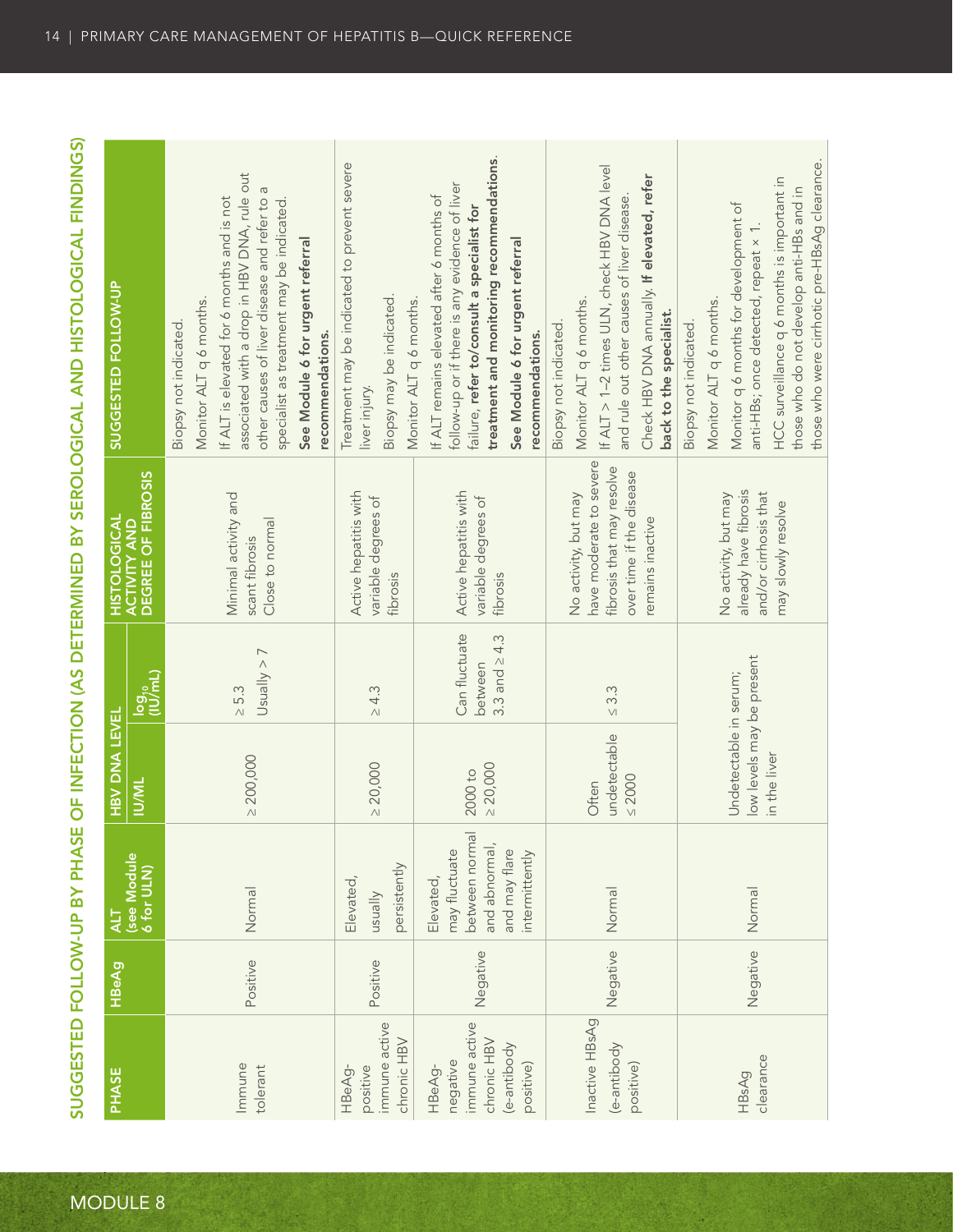# <span id="page-22-0"></span>MODULE 9: TREATMENT OF CHRONIC HBV AND MONITORING OF PATIENTS ON TREATMENT

The goal of treating chronic HBV is to prevent disease progression and induce disease regression to minimize liver damage and its complications (i.e., cirrhosis, liver failure, and HCC).

The current approved treatments for HBV are interferon injections (standard or pegylated interferon) or oral nucleoside/nucleotide analogues (entecavir, lamivudine, tenofovir). As oral antivirals are excreted by the kidney, dose adjustments are required in renal failure.

Not all patients with chronic HBV infection need to be treated. The decision to treat depends on several factors including age, serial ALT and HBV DNA levels, and severity of liver disease. Co-infection, particularly with HIV and HCV, needs to be considered when deciding on which medications to use.

Treatment should be initiated by a hepatologist or other physician with experience in the management of viral hepatitis.

The duration of therapy depends on the type of treatment. Interferon is used for up to 48 weeks; oral antiviral medication is used indefinitely or until the treatment endpoint is achieved (i.e., seroconversion from e-antigen-positive to e-antibody-positive OR loss of HBsAg with seroconversion to anti-HBs). NOTE: Treatment cannot be stopped in organ transplant recipients or infected individuals who require immunosuppressive therapy for another disorder.

All patients being treated for chronic HBV require laboratory monitoring of HBV DNA levels and liver biochemistry every 3–6 months. This is necessary both to assess response to treatment and to permit early detection of resistance to antiviral therapy.

In addition to close, ongoing monitoring of patients on treatment, certain patients require follow-up with a specialist. These include patients:

- who have been treated for HBV in the past
- with cirrhosis with/without liver failure
- • co-infected with HIV or HCV
- • with a history of renal failure (whether induced by or unrelated to antiviral therapy)
- who are pregnant

For in-depth information on the selection of patients for treatment and treatment options/regimens, refer to the *Management of chronic hepatitis B: Canadian Association for the Study of the Liver consensus guidelines 2012.(2)* These guidelines contain helpful information on selecting treatment regimens and recommendations for on-treatment monitoring.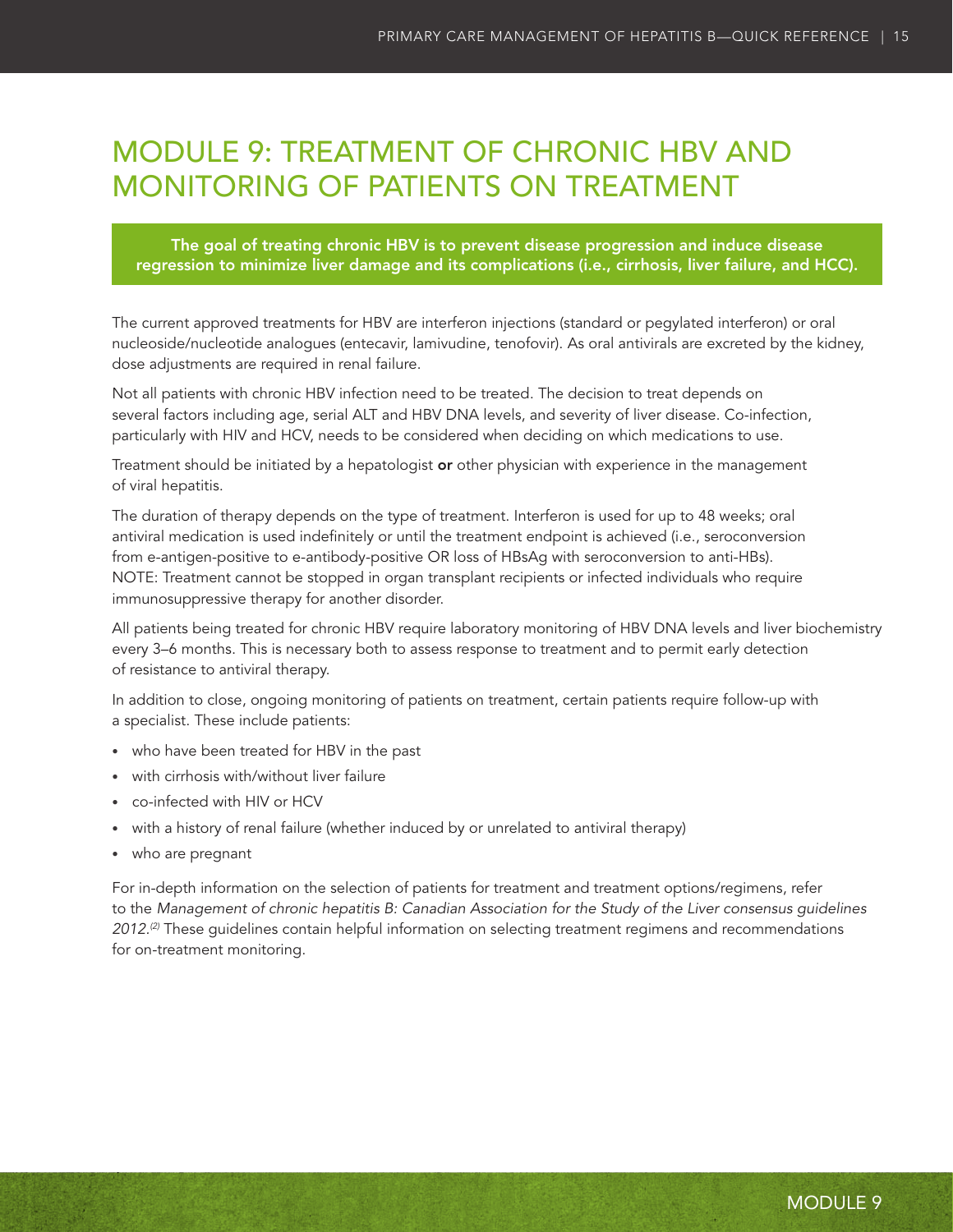# <span id="page-23-0"></span>MODULE 10: PREVENTION AND VACCINATION CHECKLIST

The Public Health Agency of Canada website has information on risk eligibility criteria for publicly funded HBV vaccine<sup>‡‡</sup> and routine infant and childhood vaccination programs across Canada by jurisdiction.<sup>§§</sup>

Contact your local public health department for guidance and information on obtaining publicly funded HBV vaccine.

❏ Review patient records for history of HBV immunization and adherence to vaccine schedule. See the *Canadian Immunization Guide* (*CIG)*\*\*\* or your provincial/territorial immunization guidelines for recommended dosages and schedules.

NOTE: If a recommended HBV immunization schedule has been interrupted, it is not necessary to restart the series: the missed dose should be given at the earliest opportunity and the schedule completed as per the recommendations.<sup>(19)</sup>

- ❏ Assess patient risk factors for HBV infection in those with no immunization history. (See Module 1 for risk factors and, if identified, screen as per Module 2). Offer vaccine to those without serological evidence of immunity.<sup>##,§§</sup>
- ❏ Discuss immunization for infants and children under 7 years of age who may be at high risk of exposure (e.g., frequent contact with an HBV-positive person and/or travel to an endemic country).‡‡,§§
- ❏ Assess immune response post-immunization in previous non-responders to the vaccine who are at risk of repeated exposure or at increased risk of adverse outcomes if they were to acquire HBV infection. Otherwise, assessment of immune response is not generally recommended. See the *CIG*\*\*\* or your provincial/territorial immunization guidelines for who should be tested and the recommended follow-up for non-responders.

### ❏ Routinely screen all pregnant women for HBsAg.

*If negative and at risk of exposure,* offer vaccine; HBV vaccine is not contraindicated in pregnancy.‡‡,§§

*If positive*, refer to a specialist for assessment before the third trimester of pregnancy. HBV DNA levels  $\geq$ 10<sup>6</sup> IU/mL are an indication to initiate treatment during the last 3 months of pregnancy. Treatment can be discontinued early in the postpartum period once the child has received HBIg and the HBV vaccine series.

### ❏ Ensure follow-up for infants exposed to HBV at birth.

All infants born to HBsAg-positive mothers should receive HBIg and the initial dose of HBV vaccine within 12 hours of birth, followed by a second and third dose of the vaccine at 1 and 6 months of age. Ideally, this should be discussed during prenatal visits.

*Post-vaccination serological testing* should be done as early as 9 months of age, but no sooner than 1 month after the last dose of vaccine is administered. Testing should take place no more than 4 months after the final dose of vaccine is administered.<sup>(20)</sup>

<sup>‡‡</sup> [www.phac-aspc.gc.ca/im/ptimprog-progimpt/table-4-eng.php](http://www.phac-aspc.gc.ca/im/ptimprog-progimpt/table-4-eng.php)

<sup>§§</sup> [www.phac-aspc.gc.ca/im/ptimprog-progimpt/table-1-eng.php](http://www.phac-aspc.gc.ca/im/ptimprog-progimpt/table-1-eng.php)

[www.phac-aspc.gc.ca/publicat/cig-gci/p04-hepb-eng.php](http://www.phac-aspc.gc.ca/publicat/cig-gci/p04-hepb-eng.php)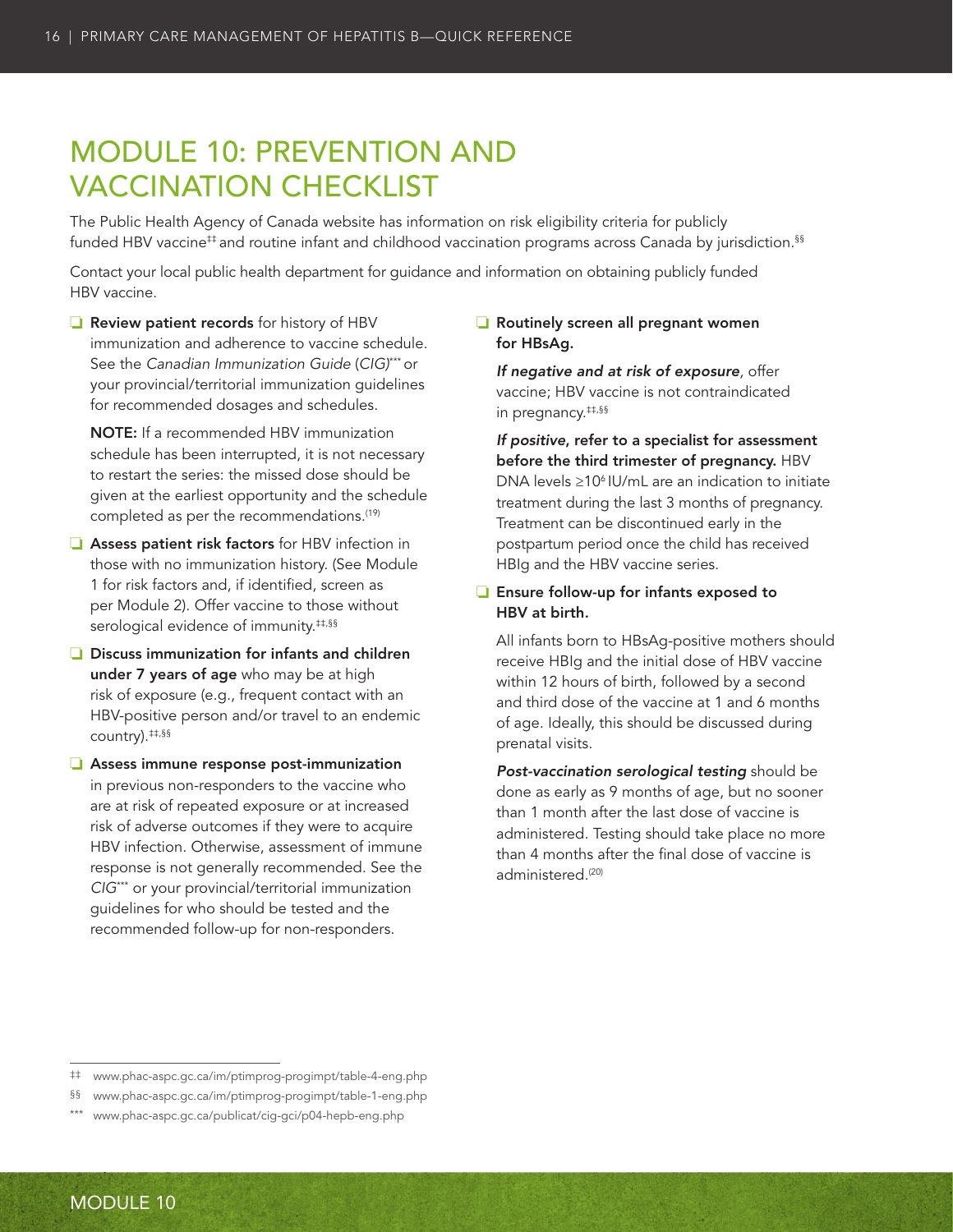- ❏ Testing for both HBsAg and anti-HBs is required to assess outcomes. Post-vaccination testing will help to identify:
	- **»** Susceptible infants, who should be revaccinated and retested
	- **»** Infected infants, who should be referred to a specialist for continuing medical care.
- ❏ Routinely screen for HBV infection and immunity (HBsAg and anti-HBs) in all individuals who are immunocompromised/immunosuppressed, are infected with HIV or HCV, or have chronic liver or kidney disease. Also screen those who will be undergoing immunosuppressive therapy (including anti-tumour necrosis factor drugs and rituximab). (See Module 2)

| <b>IMMUNE STATUS</b>             | <b>RECOMMENDED ACTION</b>                                                                                        |
|----------------------------------|------------------------------------------------------------------------------------------------------------------|
| Susceptible                      | Vaccinate                                                                                                        |
| Susceptible and recently exposed | See the CIG <sup>***</sup> or your provincial or terrritorial immunization guidelines for<br>PEP recommendations |
| HBsAg-positive                   | Refer to a specialist                                                                                            |
| Immune                           | No action required                                                                                               |

<sup>\*\*\*</sup> [www.phac-aspc.gc.ca/publicat/cig-gci/p04-hepb-eng.php](http://www.phac-aspc.gc.ca/publicat/cig-gci/p04-hepb-eng.php)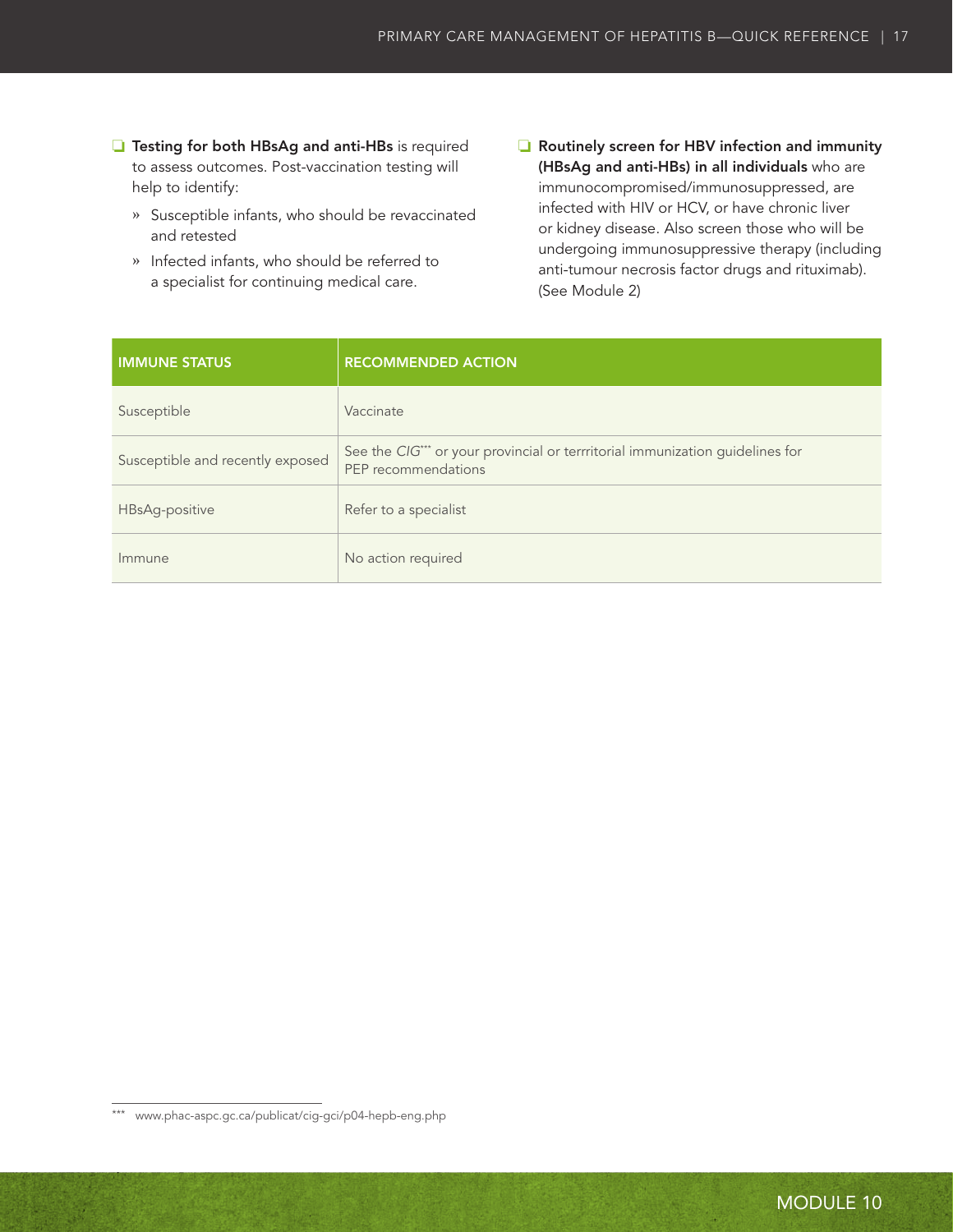# <span id="page-25-0"></span>MODULE 11: PATIENT EDUCATION AND COUNSELLING

#### Specific Guidance for All Patients to Reduce the Risk of Transmission

- ❏ Inform HCPs (e.g., dentist, physician, nurse) and other providers of personal services whose care involves piercing of the skin (e.g., acupuncturist, tattoo artist) of your infection.
- ❏ Do not donate blood, organs, semen, or tissues.
- ❏ Do not share personal hygiene materials/ sharp instruments (e.g., razors, nail clippers, toothbrushes, glucometers).
- ❏ Safely dispose of articles contaminated with blood (e.g., feminine hygiene products, dental floss, bandages, needles, broken glass).
- ❏ Cover all cuts and sores.
- ❏ Clean up blood spills with diluted household bleach (9 parts water to 1 part bleach). Leave the solution on the surface for 10 minutes before wiping it away. If others must clean up blood spills, they should wear protective gloves and wash their hands thoroughly after removing them.

#### Pregnant Women and Infants

❏ If you are pregnant or considering pregnancy, consult your HCP for advice on reducing the risk of mother-to-child transmission. Pregnant women need to be assessed before their third trimester to see if treatment is indicated.

#### For Patients with Acute HBV

❏ Acute hepatitis B does not require anti-viral treatment.

- ❏ Ensure sexual partner(s), household members, and drug use partner(s) are tested and immunized if susceptible. Hepatitis B vaccine is free for susceptible contacts. †††
- ❏ Use condoms with all sexual partners until testing shows they are immune.†††
- ❏ Do not share any equipment used to prepare, inject, or inhale drugs (e.g., syringes/needles, spoons, drug solutions, water, wash filters, cookers, pipes, straws, devices for snorting drugs).†††

- ❏ Infants born to HBV-positive women require PEP including HBIg and HBV vaccine to reduce the risk of mother-to-child transmission. See Module 10 for prevention, vaccination, and follow-up recommendations for infants exposed to HBV at birth.
- ❏ A follow-up blood test is required 6 months later to determine if the infection has resolved.

††† Contact your local public health department for information on the availability of risk reduction and immunization programs in your community.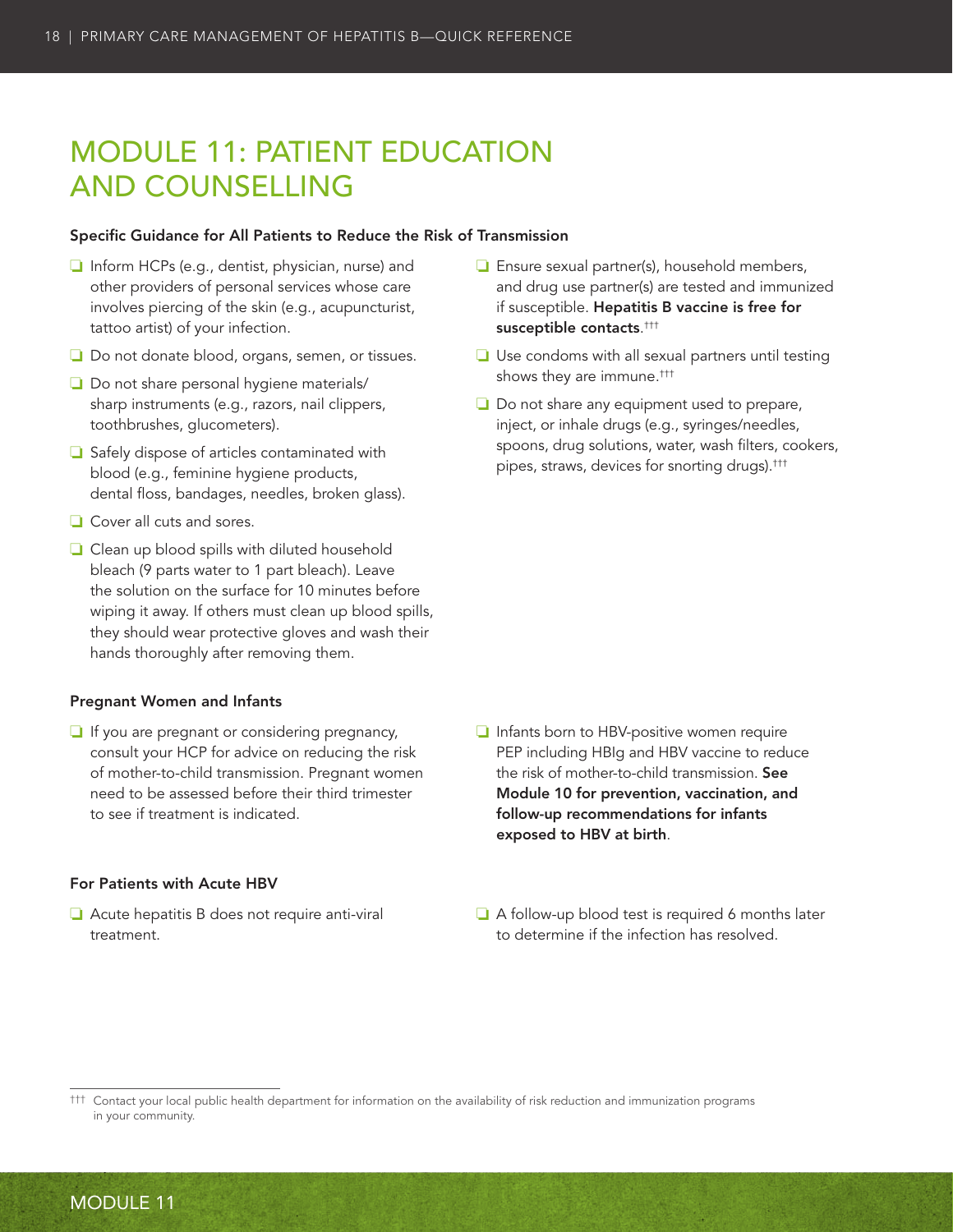### FOR PATIENTS WITH CHRONIC HBV

### Reducing the risk of liver damage (fibrosis progression)

- ❏ Have liver enzymes monitored every 6–12 months.
- ❏ Reduce or eliminate alcohol.
- ❏ Stop smoking, as it increases the risk of liver cancer.
- ❏ You may drink coffee; 3 or more cups per day may reduce the risk of liver cancer.<sup>(21)</sup>
- ❏ Maintain a healthy weight.

#### About medications for patients with cirrhosis

- ❏ Avoid aminoglycosides (a type of antibiotic), benzodiazepines, and narcotics including codeine (even in cough syrup).
- ❏ Whenever possible, avoid ASA or NSAIDs. Acetaminophen, oral contraceptive pills, and statins are safe to use.
- ❏ Do not drink alcohol.
- ❏ Treat any infection immediately.
- ❏ If you require surgery, discuss it with your specialist first.

#### Living well with HBV

- ❏ Stay actively involved in your care plan. It is provided by your HCP to monitor and follow-up on your infection.
- ❏ Access accurate and up-to-date information on HBV; examples of credible sources include the specialist's office, your family doctor, public health departments, and the Canadian Liver Foundation.
- ❏ Enjoy physical activities. There are no restrictions on working out or sports including contact sports.
- ❏ Get vaccinated against hepatitis A if you are not already immune—talk to your HCP or contact your public health department.
- ❏ Stick to your medication schedule and your regular lab testing and follow-up visits.
- ❏ Tell your HCP before starting any immunosuppressive therapy.
- ❏ If you have black stools, call your specialist immediately or go to the ER.
- ❏ Tell your HCP(s) about any complementary/ alternative therapies or over the counter supplements including herbal remedies that you are taking.
- ❏ Follow your HCP's advice on how frequently you require abdominal ultrasounds.
- ❏ Eat a healthy diet. See *Canada's Food Guide,*§§§ which is also available for First Nations/Inuit/ Métis.\*\*\*\* The US Department of Agriculture also has a variety of ethnic/cultural food pyramids.
- ❏ Allow children to go to school or daycare and to play with other children.
- ❏ Kissing or sharing food/utensils pose no risk for transmission.

<sup>§§§</sup> [www.hc-sc.gc.ca/fn-an/food-guide-aliment/index-eng.php](http://www.hc-sc.gc.ca/fn-an/food-guide-aliment/index-eng.php)

<sup>\*\*\*\*</sup> [www.hc-sc.gc.ca/fn-an/pubs/fnim-pnim/index-eng.php](http://www.hc-sc.gc.ca/fn-an/pubs/fnim-pnim/index-eng.php)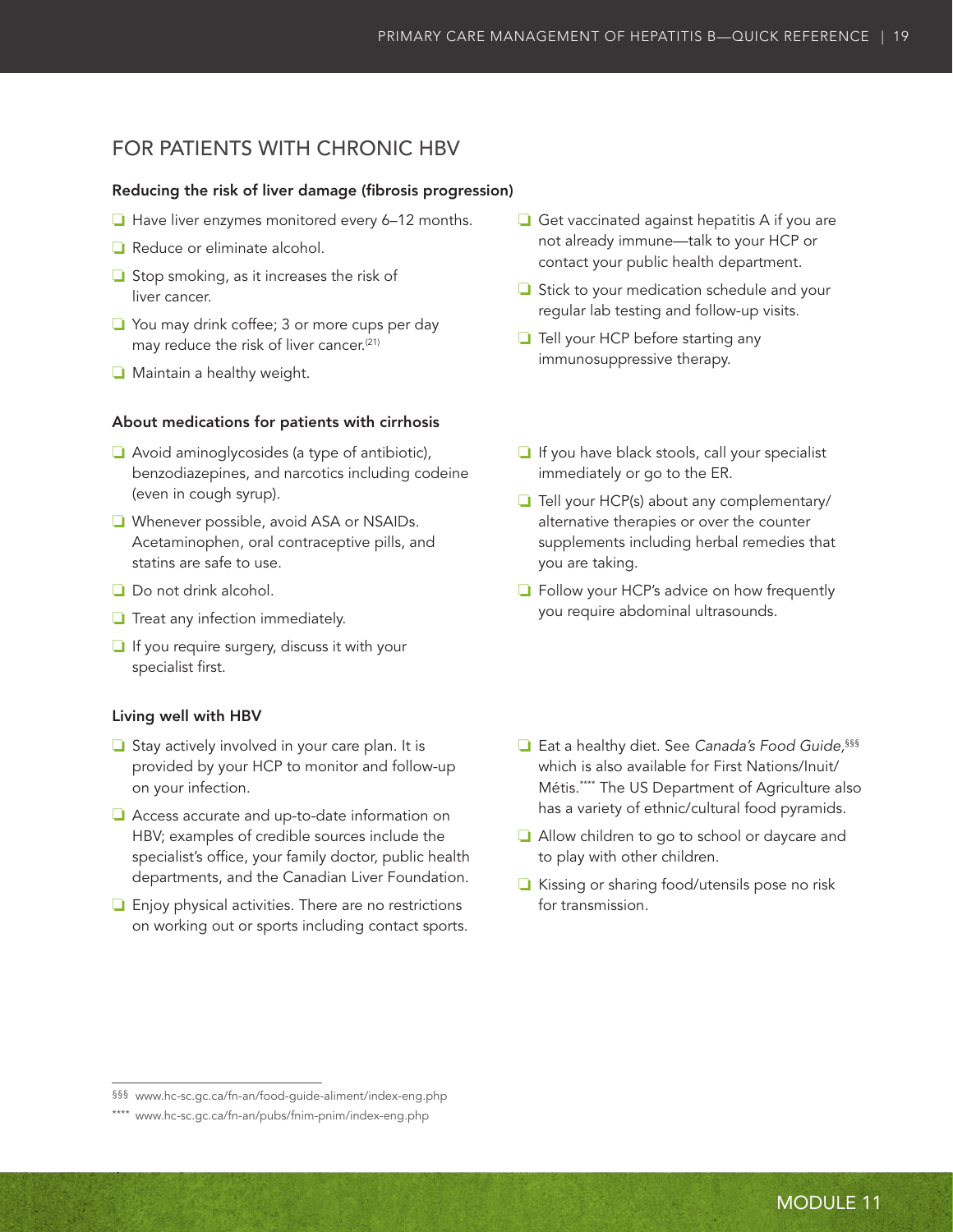### <span id="page-27-0"></span>REFERENCES

- (1) Heymann D, editor. Control of communicable diseases manual. 19th ed. Washington, DC: American Public Health Association; 2008.
- (2) Coffin CS, Fung SK, Ma MM. Management of chronic hepatitis B: Canadian association for the study of the liver consensus guidelines. Can J Gastroenterol. 2012 Dec;26(12):917–38.
- (3) Canadian guidelines on sexually transmitted infections; 2010. Available from: [www.phac-aspc.](http://www.phac-aspc.gc.ca/std-mts/sti-its/guide-lignesdir-eng.php) [gc.ca/std-mts/sti-its/guide-lignesdir-eng.php.](http://www.phac-aspc.gc.ca/std-mts/sti-its/guide-lignesdir-eng.php)
- (4) Minuk GY, Uhanova J. Chronic hepatitis B infection in Canada. Can J Infect Dis. 2001 Nov;12(6):351–6.
- (5) Larke RP, Froese GJ, Devine RD, Petruk MW. Extension of the epidemiology of hepatitis B in circumpolar regions through a comprehensive serologic study in the Northwest Territories of Canada. J Med Virol. 1987 Jul;22(3):269–76.
- (6) Canadian immunization guide. Available from: [www.phac-aspc.gc.ca/publicat/cig-gci](http://www.phac-aspc.gc.ca/publicat/cig-gci).
- (7) Lok AS, McMahon BJ. Chronic hepatitis B: Update 2009. Hepatology. 2009 Sep;50(3):661–2.
- (8) Dienstag JL. Hepatitis B virus infection. N Engl J Med. 2008 Oct 2;359(14):1486–500.
- (9) Mahoney FJ. Update on diagnosis, management, and prevention of hepatitis B virus infection. Clin Microbiol Rev. 1999 Apr;12(2):351–66.
- (10) Typical serologic course of acute hepatitis B virus infection; 2012. Available from: [www.cdc.gov/](http://www.cdc.gov/immigrantrefugeehealth/guidelines/domestic/viral-hepatitis-figure4.html) [immigrantrefugeehealth/guidelines/domestic/](http://www.cdc.gov/immigrantrefugeehealth/guidelines/domestic/viral-hepatitis-figure4.html) [viral-hepatitis-figure4.html](http://www.cdc.gov/immigrantrefugeehealth/guidelines/domestic/viral-hepatitis-figure4.html).
- (11) Primary care management of chronic hepatitis C: Public Health Agency of Canada; 2009. Available from: [www.phac-aspc.gc.ca/hepc/pubs/](http://www.phac-aspc.gc.ca/hepc/pubs/pdf/hepc_guide-eng.pdf) [pdf/hepc\\_guide-eng.pdf](http://www.phac-aspc.gc.ca/hepc/pubs/pdf/hepc_guide-eng.pdf).
- (12) Hollinger F, Liang T. Hepatitis B virus. In: Fields Virology. 4<sup>th</sup> ed. Philadelphia: Lippincott Williams and Wilkins; 2001. p. 2971–3036.
- (13) Hepatitis B: World Health Organization, Department of Communicable Diseases and Surveillance and Response; 2002. Available from: [www.who.int/csr/disease/hepatitis/HepatitisB\\_](http://www.who.int/csr/disease/hepatitis/HepatitisB_whocdscsrlyo2002_2.pdf) [whocdscsrlyo2002\\_2.pdf](http://www.who.int/csr/disease/hepatitis/HepatitisB_whocdscsrlyo2002_2.pdf).
- (14) Hsu YS, Chien RN, Yeh CT, Sheen IS, Chiou HY, Chu CM, et al. Long-term outcome after spontaneous HBeAg seroconversion in patients with chronic hepatitis B. Hepatology. 2002 Jun;35(6):1522–7.
- (15) McMahon BJ. Natural history of chronic hepatitis B. Clin Liver Dis. 2010 Aug;14(3):381–96.
- (16) Hoofnagle JH, Doo E, Liang TJ, Fleischer R, Lok AS. Management of hepatitis B: Summary of a clinical research workshop. Hepatology. 2007 Apr;45(4):1056–75.
- (17) McMahon BJ, Holck P, Bulkow L, Snowball M. Serologic and clinical outcomes of 1536 Alaska natives chronically infected with hepatitis B virus. Ann Intern Med. 2001 Nov 6;135(9):759–68.
- (18) Calabrese LH, Zein NN, Vassilopoulos D. Hepatitis B virus (HBV) reactivation with immunosuppressive therapy in rheumatic diseases: Assessment and preventive strategies. Ann Rheum Dis. 2006 Aug;65(8):983–9.
- (19) American Academy of Pediatrics. Red book: 2012 report of the committee on infectious diseases. 29th ed. Pickering L, editor. Elk Grove Village, IL: American Academy of Pediatrics; 2012.
- (20) Postvaccination serologic testing results for infants aged ≤24 months exposed to hepatitis B virus at birth—United States, 2008–2011: CDC,September 28, 2012. Available from: [www.cdc.gov/mmwr/preview/mmwrhtml/](http://www.cdc.gov/mmwr/preview/mmwrhtml/ mm6138a4.htm?s_cid=mm6138a4_w) [mm6138a4.htm?s\\_cid=mm6138a4\\_w.](http://www.cdc.gov/mmwr/preview/mmwrhtml/ mm6138a4.htm?s_cid=mm6138a4_w)
- (21) Freedman N, Everhart J, Lindsay K, Ghany M, Curto T, Shiffman M, et al. Coffee intake is associated with lower rates of liver disease progression in chronic hepatitis C. Hepatology. 2009;50:1360.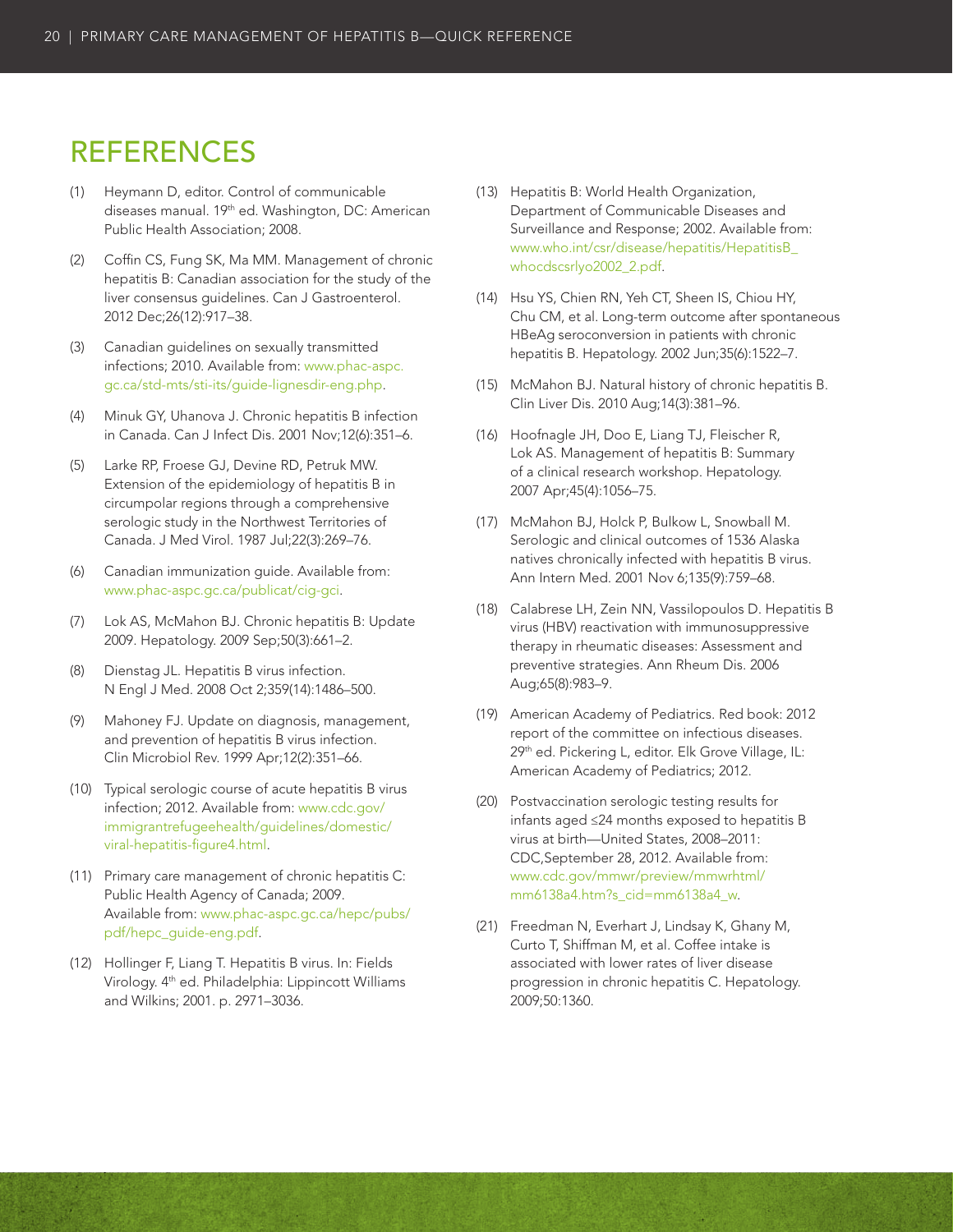# **NOTES**

| the control of the control of the control of the control of the control of the control of |  |
|-------------------------------------------------------------------------------------------|--|
|                                                                                           |  |
|                                                                                           |  |
|                                                                                           |  |
|                                                                                           |  |
|                                                                                           |  |
|                                                                                           |  |
|                                                                                           |  |
|                                                                                           |  |
|                                                                                           |  |
|                                                                                           |  |
|                                                                                           |  |